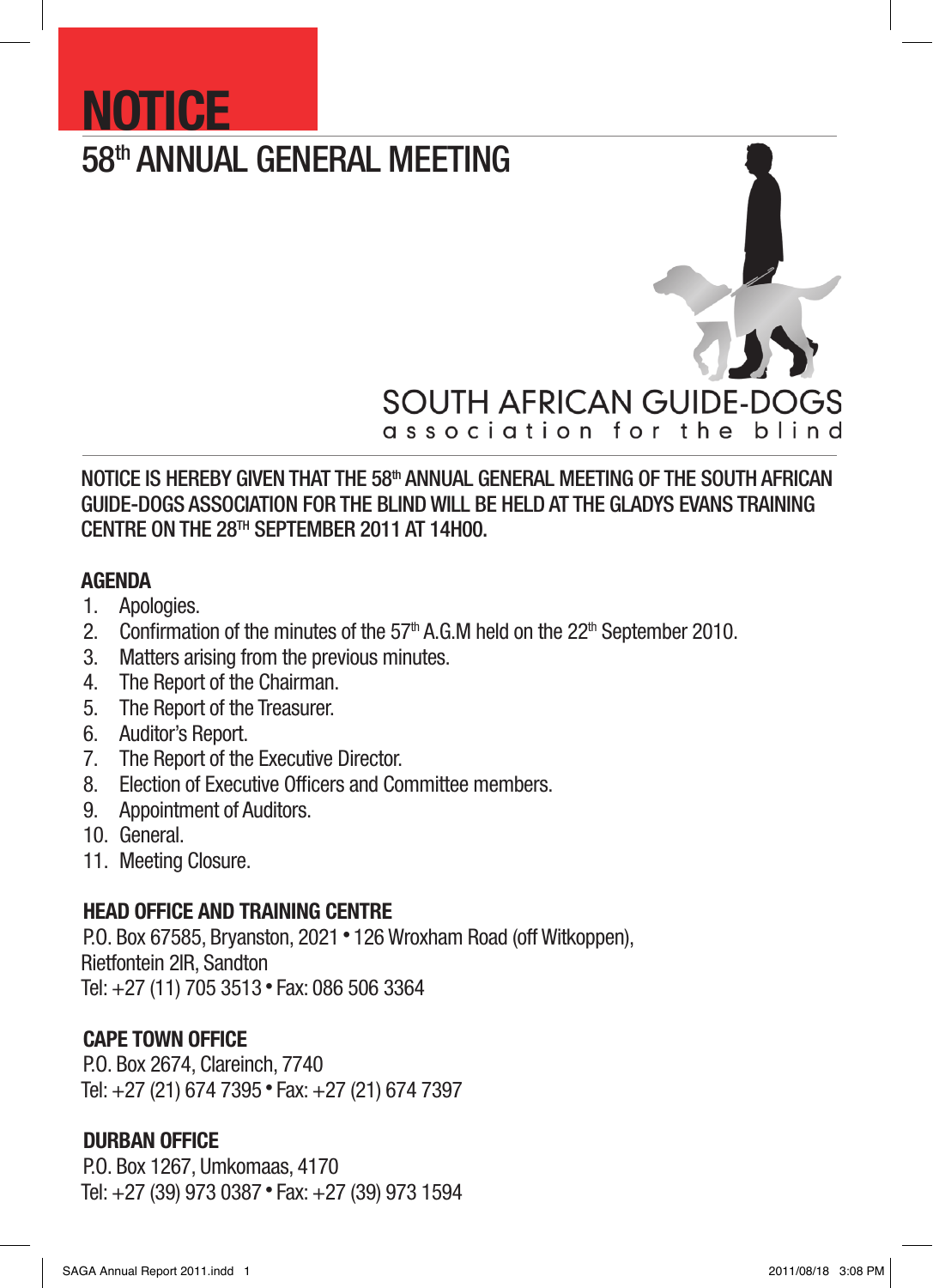# CHAIRMAN'S REPORT – 2010/2011

The past year was yet another satisfactory one for the South African Guide-Dogs Association for the Blind.

#### Thank you

Once again, the success for the year must be attributed to the endeavours of a superb team:

- excellent, dedicated full-time staff how lucky we are to be blessed with such a fantastic group of employees.
- wonderful volunteers how could we ever operate without the merry band of 'vollies' who are always there to help us out!
- loving, caring puppy-raisers what would we do without the patience and understanding of those who willingly give of their time, their homes and more to ensure that potential guide-dogs are given the right start to their upbringing?
- a committed executive group how gratifying it is for me to be backed by such wise counsel.
- our many donors we are fortunate to have such generous, understanding supporters without their help, the Association would not be able to perform its duties.

All these stake-holders merit a very sincere vote of thanks and appreciation from me and from those whom we serve. It is totally due to their continued commitment that the Association currently finds itself in a stable position, both structurally and financially.

#### A steady ship

On the matter of the current stability of the Association, it is fitting that I raise a few concerns for the longer term.

- Structurally, we need to make sure that the Association is structured in such a way as to satisfy its aims and objectives while maximising income and containing operating costs – a major challenge for everyone.
- Financially, the growth in the overheads of the Association over the past decade means that general fund-raising income is no longer sufficient to cover operational expenditure. This is particularly the case in these difficult times of financial hardship. This is of concern to me. However, thanks to the receipt of substantial bequests, we ended the 2010/2011 year with a handsome overall profit. Hopefully, the work done by the fund-raising team will ensure that the Association continues to be the recipient of generous bequests.

On the matter of bequests, it would be remiss of me not to use this opportunity to thank the families of those whose loved ones have been so generous to our cause. Support such as this goes a long way in reassuring those visually and physically impaired persons, who are in need of our services, that the commitment of the Association is sustainable in the long term.

#### Applause for success

Turning to a few significant specifics for the past year:

- It is once again pleasing to see that targets set for the operation of the Association have been met and exceeded:
	- output and placement of trained dogs met demand;
	- the College of Orientation & Mobility met its commitments in terms of the number of persons trained; fund-raising income was up by 6% and investment income up by 5%. Income from O&M activities was, however, considerably down on the previous year as the contract with North-West Province was not renewed;
	- expenditure was well controlled by management and staff.
- The new Constitution has been approved by members and by the revenue authorities and is now in place.
- A major decision was taken to invest in infrastructure for the College of Orientation & Mobility. The renovated offices and training facilities are now almost completed.
- Renovation of the kennels was continued and all but the boarding kennels have now been rebuilt.

The Association continues to be faced with challenges, both big and small. It will require the continued support, loyalty and dedication of our team of passionate stakeholders to optimise the outcome of these challenges. Finally, on behalf of the Executive Committee, I would like to thank again all those concerned for what they do in the interests of those whom we serve. Thank you so much!

THOMAS DAVID PARKER **CHAIRMAN** DATE: 22/08/2011

<u>Participal response program provident and the program of the second program and the second program of the second</u>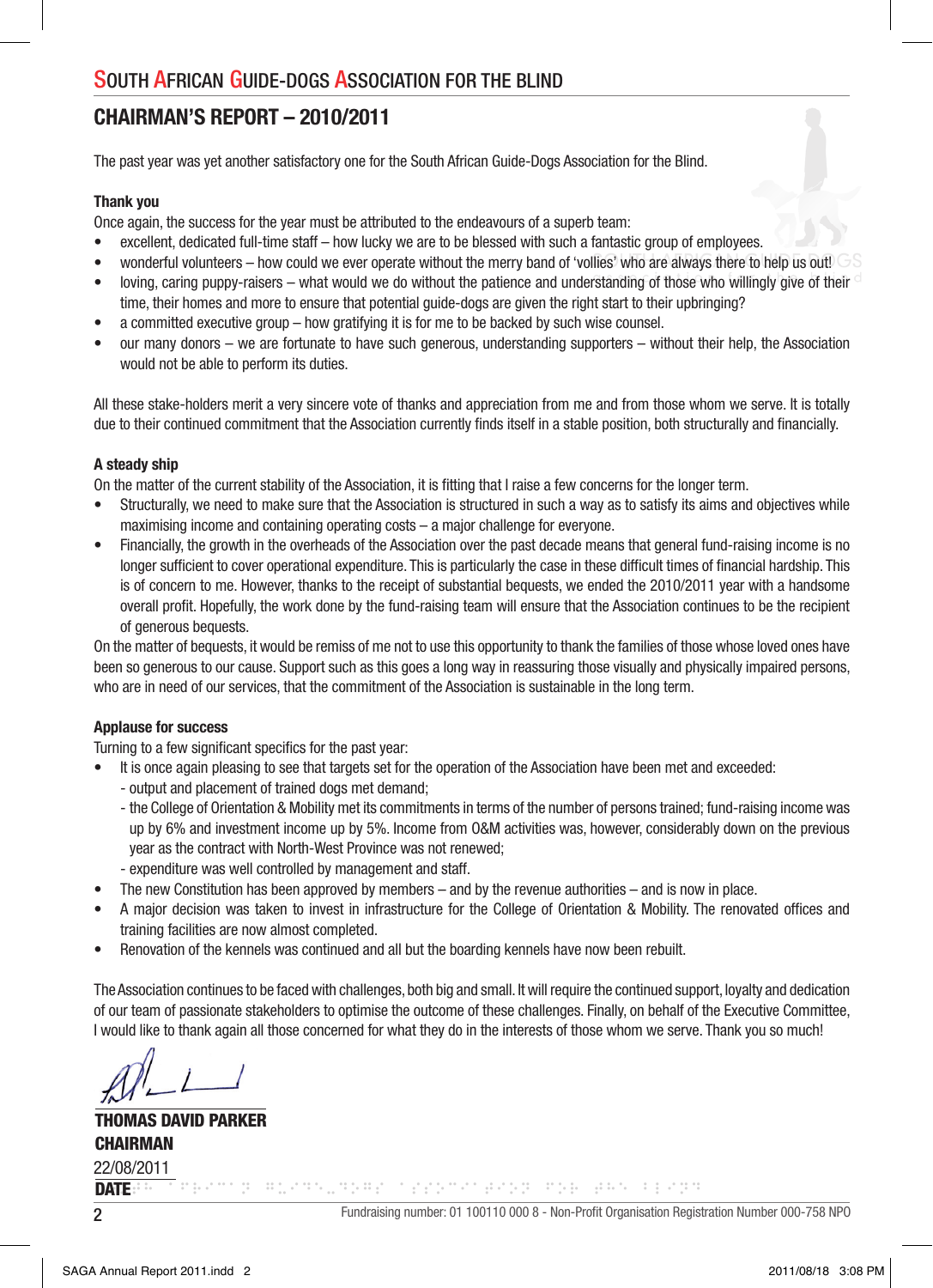## EXECUTIVE DIRECTOR'S REPORT – 2010/2011

The goal of the South African Guide-Dogs Association for the Blind is to provide the highest quality of trained, physically sound dogs for the benefit of visually impaired persons and other persons having particular disabilities.

I am pleased to report that a total of 51 teams were trained; 38 of these teams being previous guide-dog owners and 13 service or social dogs; 40% of the guide dogs trained were matched to existing clients to replace a guide dog who was retiring. One of these clients has been a quide dog owner for 50 years and, at 75 years of age, she is still using a quide dog to provide her with independence, mobility and companionship.

The training department saw two qualified instructors leave us in the financial year. Ejay Kennedy left us to work as a Guide Dog Mobility Instructor for Guide Dogs for the Blind in the United Kingdom, and Nadine Harber left us to work as a Guide Dog Mobility Instructor for The Seeing Eye Dog Association in Australia. We will really miss the services of these two dedicated instructors, but we wish them well as they continue their chosen career. As sad as we were to see friends and colleagues leave us, we are very pleased to welcome four new staff members on board. Allyce Keogh and Hayley Cumming joined us as Learner Guide Dog Mobility Instructors in Johannesburg and Charné Sivertson joined as a Learner Guide Dog Mobility Instructor in Cape Town. Mandla Nxumalo was promoted to Senior Guide Dog Mobility Instructor; he is currently involved in Allyce and Hayley's education and supervision. Lerato Masemola also joined us as a Learner Puppy Raising Supervisor.

Our puppy rearers and breeding stock holders deserve a special mention in that, in every sense, they are the life-blood of the guidedog programme, and we take this opportunity to thank them for their commitment and efforts in the past year.

The success we have enjoyed over the last financial year can be contributed to many people within an organisation such as ours. However, a major part of this is the contribution made by staff members in Johannesburg, Cape Town and Durban; whether it be training of clients, kennel management, puppy supervision, administration or fundraising. Thank you for your loyalty, hard work and commitment to the Association.

The Association relies heavily on the financial support of individuals, service clubs, companies and corporates to meet its objectives in providing mobility and independence. Without their support, we would not be able to provide the much-needed services to the visually impaired throughout the Republic. A big vote of thanks to you all.

In addition to the breeding, rearing and training of dogs, our goal is also to provide training of mobility practitioners at the College of Orientation and Mobility. This is another important aspect of SAGA's contribution and commitment to independence and mobility for visually impaired people in southern Africa.

The college building has undergone extensive renovation and physical expansion. I am pleased to report that additional facilities include a large lecture room and two breakaway rooms. These facilities are in line with our strategy to expand our services to the visually impaired communities throughout the Republic.

Volunteers are a valuable resource to the Association. At present, we have in excess of 100 puppy rearers and 75 ladies from the local community who give freely of their time and energy to assist our administrative staff in the various mailings and tasks that they perform. Thank you ladies for your time, company and efforts.

In closing, I would like to thank our Executive Committee, who are also volunteers, for their wise guidance. Together, we can look forward to growing and improving the services to the blind and visually impaired communities in South Africa.

MALCOLM RUMNEY DRIVER EXECUTIVE DIRECTOR

22/08/2011

<u> POLEN (1990) DE BLOCKLOPE (1990) PRODUCER</u>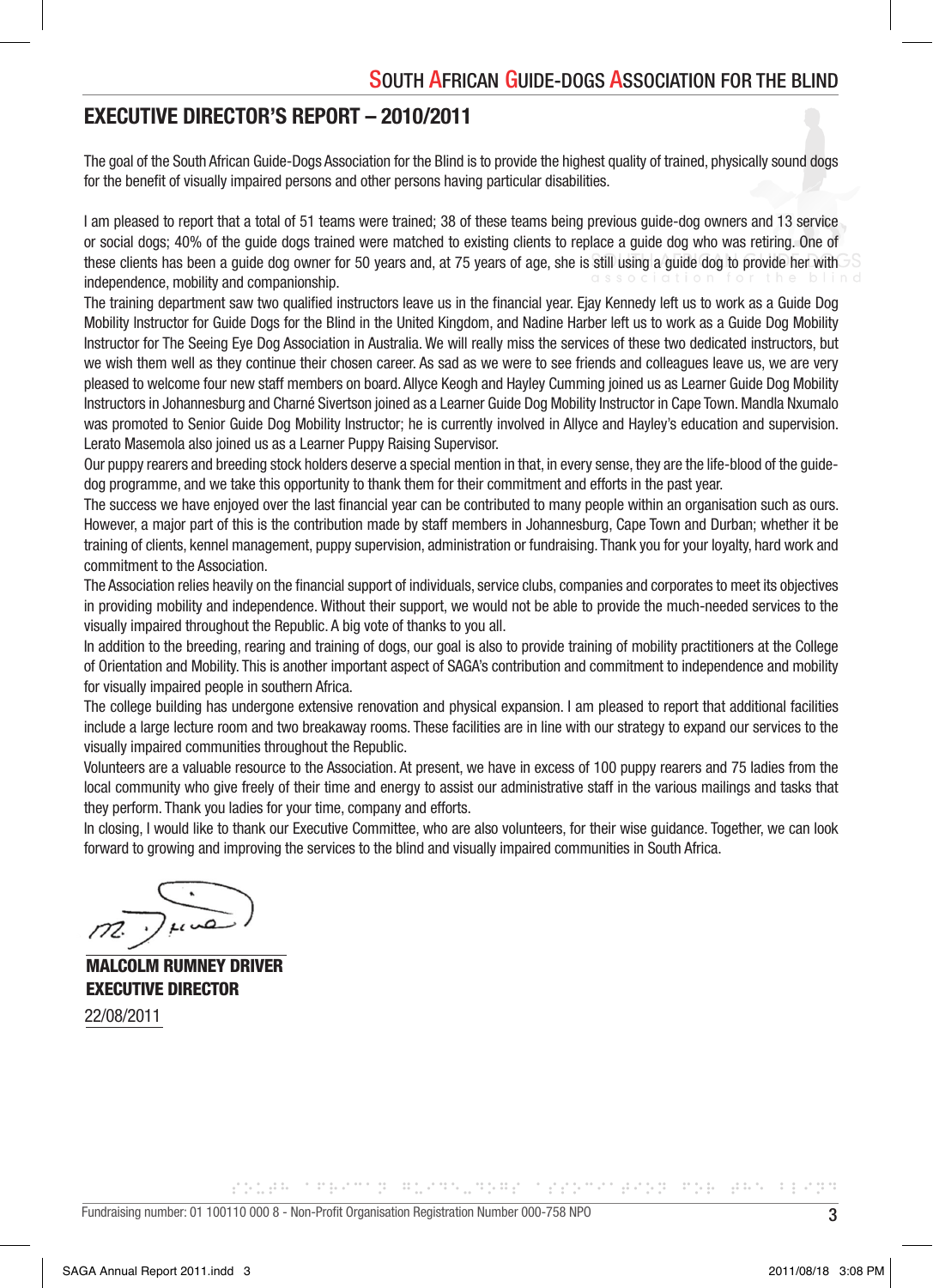## HONORARY TREASURER'S REPORT – 2010/2011

A word of appreciation

I would like to commence by thanking the Accounting Department headed by Jayne Nicolle, which includes the Association employees and volunteers, for their dedicated efforts in bringing these annual financial statements to fruition.

Positive brand awareness of the Association conducted by the fundraising teams across the Republic, supported by the many volunteers enabled the Association to receive more bequests during the year 2010 (R24,030,751) and 2011 (R6,103,711) and considering the continued recession that the Republic is experiencing, the donations received continued to grow from year to year by 12% reaching R6,398,505 in 2010 and R7,49,002 in 2011. Excluding the income from the College of Orientation and Mobility, the remaining income was up by 5.2% reaching R11,158,550 by 2010 and R 11,739,225 by 2011, however, the costs of running the Association increased by 13%. The main contributor was the salary increase to allow the Association to stay within the employment market place.

The puppy block expansion project was finalised during this year and amounted to R1,241,773. During this financial year, it was agreed to expand the College for Orientation and Mobility; this project is estimated to cost the Association R1,574,618 and, at the year-end, the Association had spent R837,329 towards this project.

In conclusion, the Association is financially well-placed to support both guide-dog recipients and the training of orientation and mobility instructors for the future.

DEBORAH BULLIVANT HONORARY TREASURER **DATE** 22/08/2011

<u> Time and the state of the state</u>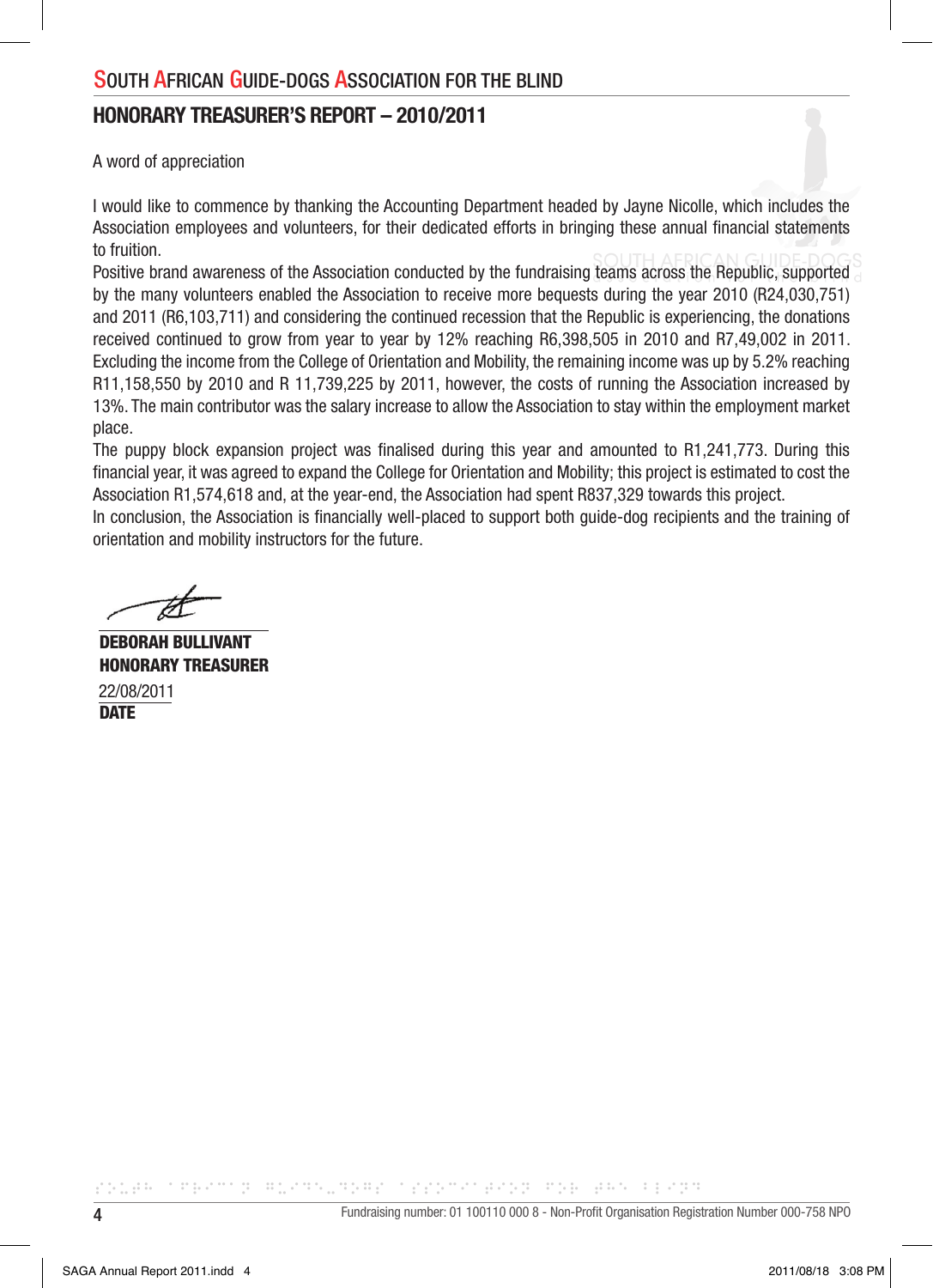

# ANNUAL FINANCIAL STATEMENTS 31<sub>ST</sub> MARCH 2011

POLEN TREATOR REARNINGER TEEDSCHEADE ROE END FEART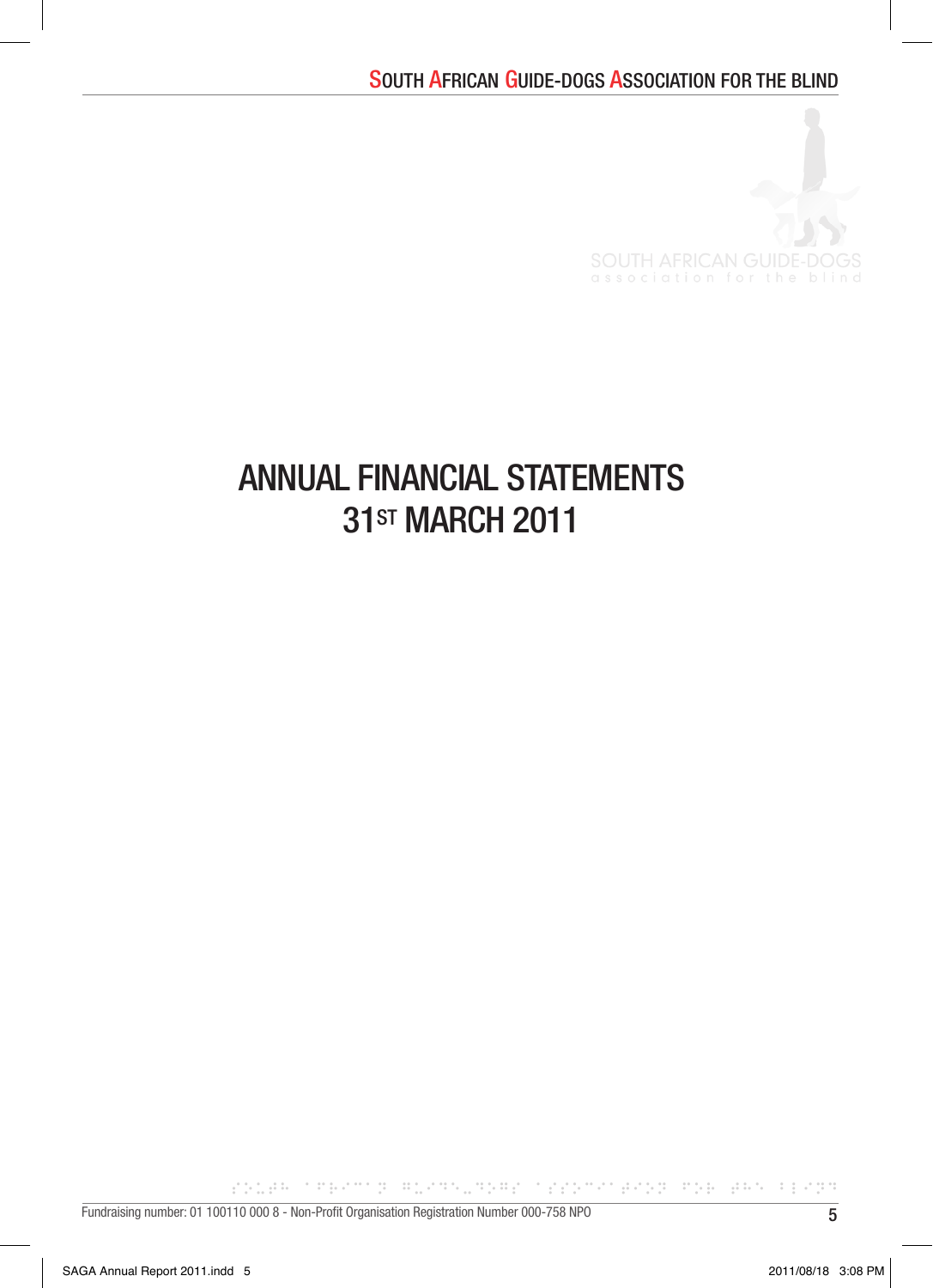| <b>OFFICE BEARERS</b>                                                               | <b>Executive Director</b>                                                                                                                                                                                                                                     | Malcolm Rumney Driver<br>60 McKenzie Road                                             |
|-------------------------------------------------------------------------------------|---------------------------------------------------------------------------------------------------------------------------------------------------------------------------------------------------------------------------------------------------------------|---------------------------------------------------------------------------------------|
|                                                                                     | Honorary Chairman                                                                                                                                                                                                                                             | Glenferness, Midrand<br><b>Thomas David Parker</b><br><b>Bryanston Glades</b>         |
|                                                                                     | <b>Honorary Treasurer</b>                                                                                                                                                                                                                                     | Bryanston<br>Sandton<br>Deborah Bullivant<br>23 Kirsch Street<br>Parkrand<br>Boksburg |
| <b>NATURE OF ASSOCIATION</b>                                                        | To promote freedom of movement and<br>independence in visually impaired people,<br>through mobility, by the provision of Guide-dogs<br>and Orientation and Mobility services.                                                                                 |                                                                                       |
| <b>AUDITORS</b>                                                                     | Axiom Registered Accountants and Auditors                                                                                                                                                                                                                     |                                                                                       |
| <b>BANKERS</b>                                                                      | Nedbank<br>Epsom Downs                                                                                                                                                                                                                                        |                                                                                       |
| <b>FUND RAISING NUMBER</b>                                                          | 01 100110 000 8<br>000-758 NPO                                                                                                                                                                                                                                |                                                                                       |
| <b>REGISTERED OFFICE</b>                                                            | 126 Wroxham Road<br>Rietfontein 2IR<br>Sandton                                                                                                                                                                                                                |                                                                                       |
| <b>CONTENTS</b><br>2<br>7<br>9<br>10<br>11<br>12 <sup>2</sup><br>13-22<br>$23 - 26$ | Report of the Honorary Chairman<br>Report of the auditors<br>Statement of Comprehensive Income<br><b>Balance Sheet</b><br>Statement of changes in equity<br><b>Statement of Cash Flows</b><br>Notes to the financial statements<br>Trust financial statements |                                                                                       |

### APPROVAL OF ANNUAL FINANCIAL STATEMENTS

The annual financial statements set out on pages 2 to 14 were approved by the Executive Committee and are signed on their behalf:

**CHAIRMAN HONORARY TREASURER** 

22/08/2011 22/08/2011

**DATE** DATE

6 Fundraising number: 01 100110 000 8 - Non-Profi t Organisation Registration Number 000-758 NPO color them a monumer too many may also con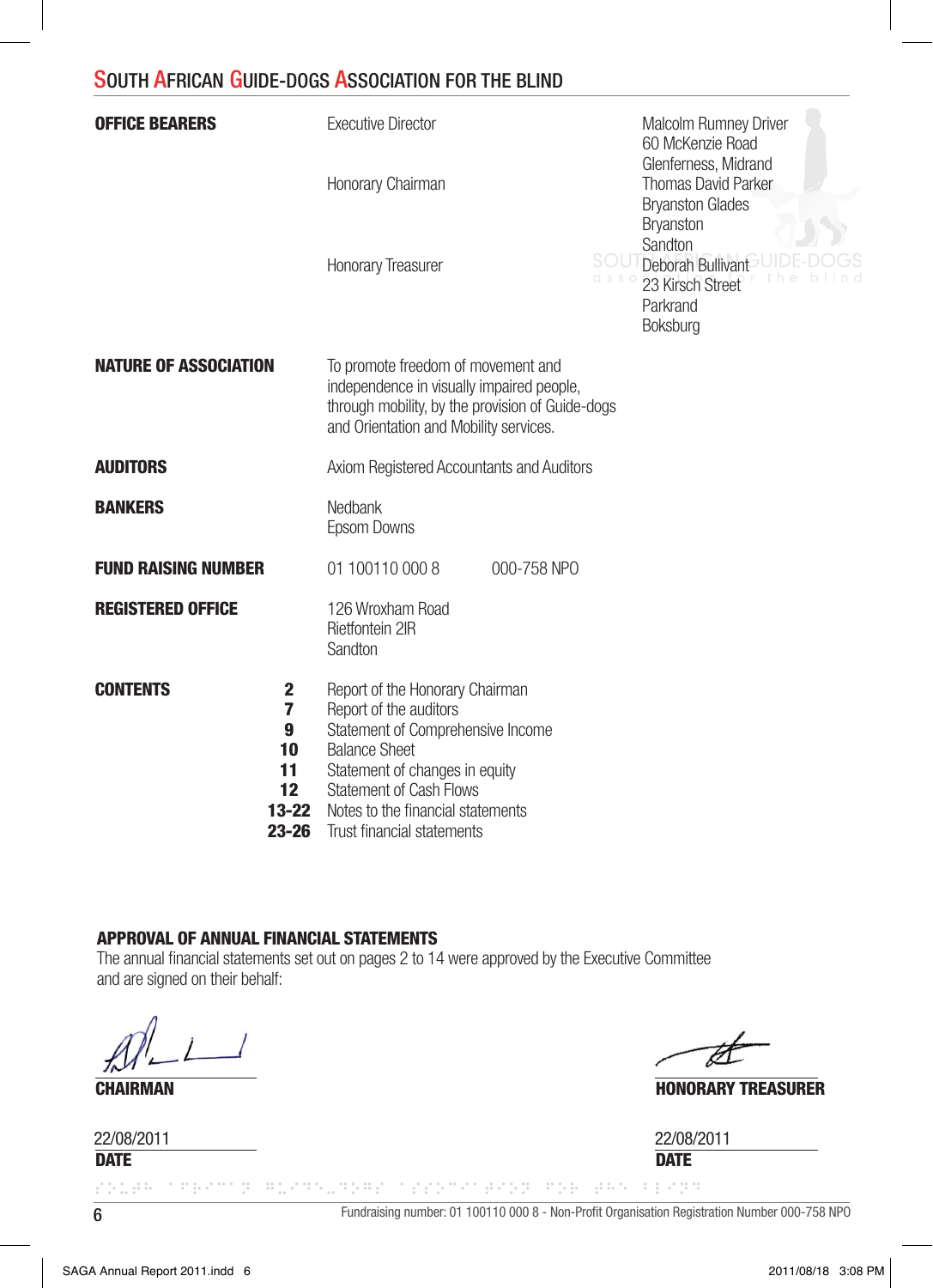## INDEPENDENT AUDITOR'S REPORT TO THE MEMBERS OF THE SOUTH AFRICAN GUIDE-DOGS ASSOCIATION FOR THE BLIND

#### Report on the Financial Statements

We have audited the financial statements of the South African Guide-Dogs Association for the Blind which comprise the Chairman's Report; the Statement of Financial Position as at 31 March 2011; the Statement of Comprehensive Income; and Statement of Cash Flows for the year then ended; a summary of significant accounting policies; and other explanatory notes, as set out on pages 13 - 22.

#### Executive Committee's Responsibility for the Financial Statements

The Association's Executive Committee is responsible for the preparation and fair presentation of these financial statements in accordance with the requirements of the South African Guide-Dogs Association for the Blind. This responsibility includes: designing, implementing and maintaining internal control relevant to the preparation and fair presentation of financial statements that are free from material misstatement, whether due to fraud or error; selecting and applying appropriate accounting policies; and making accounting estimates that are reasonable in the circumstances.

#### Auditor's Responsibility

Our responsibility is to express an opinion on these financial statements based on our audit. We conducted our audit in accordance with International Standards on Auditing. Those standards require that we comply with ethical requirements and plan and perform the audit to obtain reasonable assurance whether the financial statements are free from material misstatement. An audit involves performing procedures to obtain audit evidence about the amounts and disclosures in the financial statements. The procedures selected depend on the auditor's judgement, including the assessment of the risks of material misstatement of the financial statements, whether due to fraud or error. In making those risk assessments, the auditor considers internal control relevant to the entity's preparation and fair presentation of the financial statements in order to design audit procedures that are appropriate in the circumstances, but not for the purpose of expressing an opinion on the effectiveness of the entity's internal control. An audit also includes evaluating the appropriateness of accounting policies used and the reasonableness of accounting estimates made by management, as well as evaluating the overall presentation of the financial statements.

We believe that the audit evidence we have obtained is sufficient and appropriate to provide a basis for our audit opinion.

#### *Income*

The Association, in common with other charitable organisations, receives certain income from public donations and functions, the recognition of which, due to its nature, is not susceptible to verification by generally accepted auditing procedures. Therefore, our examination relating to such income was limited to the amount thereof recorded in the financial records.

#### **Opinion**

In our opinion, except for the effects of such adjustments, if any, regarding to matters referred to in the preceding paragraph, the financial statements fairly present, in all material respects, the financial position of the Association at 31 March 2011 and the results of its operations for the year then ended in accordance with the requirements of the South African Guide-Dogs Association for the Blind.

Jarom esgiberal accountants & auditors

AXIOM REGISTERED ACCOUNTANTS & AUDITORS REGISTERED AUDITOR – DENICE NOELLE CARR (644110) 33 SENATOR MARKS AVENUE, VEREENIGING, 1939

**DATE** 17/06/2011

<u> Proses a maria di matematika per a proses</u>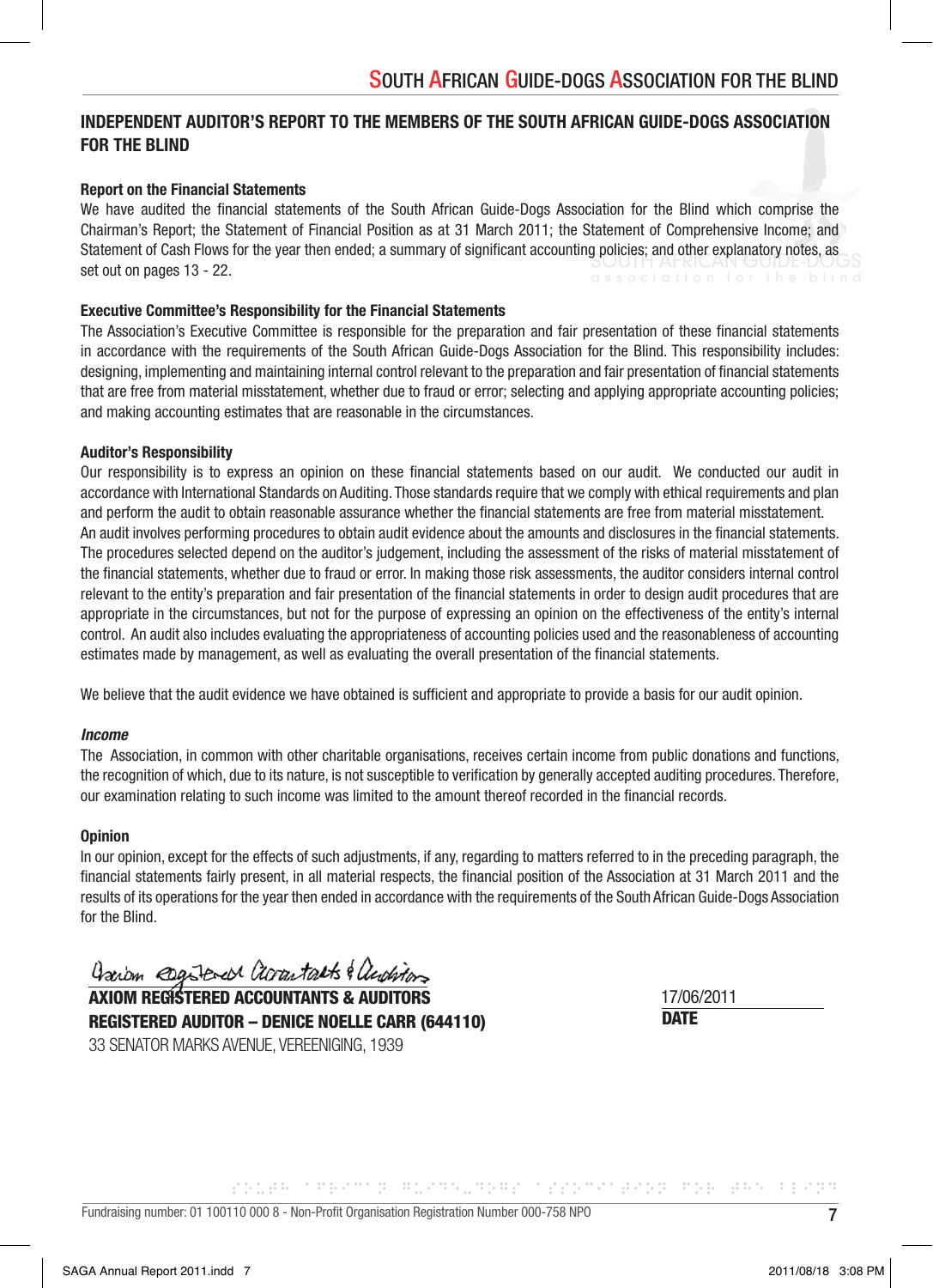## REPORT OF THE CHAIRMAN OF THE SOUTH AFRICAN GUIDE-DOGS ASSOCIATION FOR THE BLIND FOR THE YEAR ENDED 31 MARCH 2011

The executive committee present their report and the financial statements for the year then ended.

#### NATURE OF BUSINESS

To promote freedom of movement and independence in visually impaired people, through mobility, by the provision of Guide-dogs and Orientation and Mobility services. **The substitution of Suide-**

#### FINANCIAL RESULTS

The results of operations as well as the financial position for the year are detailed in the attached financial statements.

## **CAPITAL**

The Association does not have share capital. In the event of the winding up of the Association, the balance of funds available would be transferred to another organisation with similar objectives.

## FIXED ASSETS

There was no change in the nature of the fixed assets of the Association or in the policy regarding their use.

#### EVENTS SUBSEQUENT TO THE YEAR END

A donation of R153,998 was received from the National Lottery on 23 May 2011.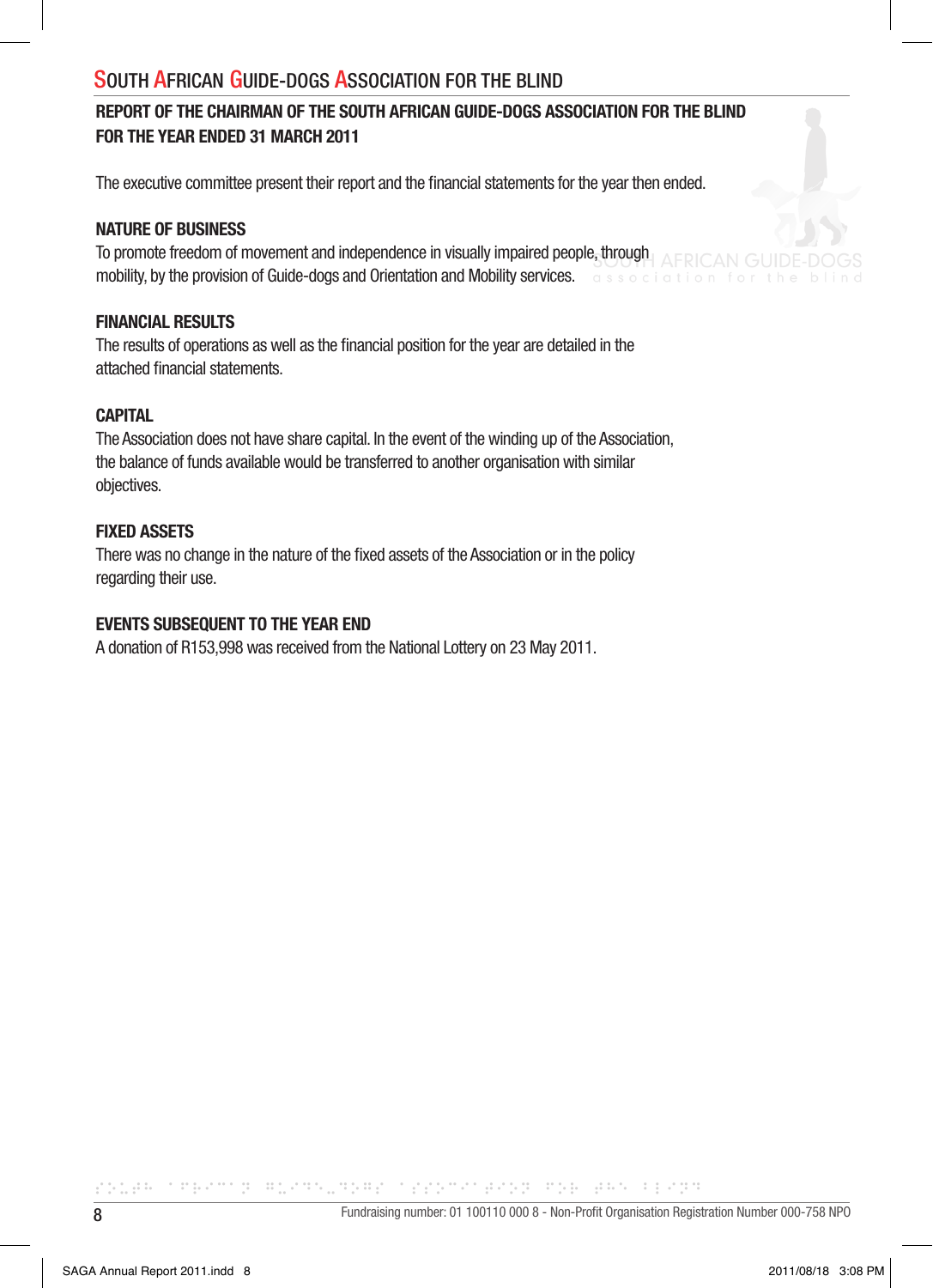| <b>INCOME STATEMENT FOR THE YEAR ENDED 31 MARCH 2011</b> |                                  |            |
|----------------------------------------------------------|----------------------------------|------------|
|                                                          | 2011<br>R                        | 2010<br>R  |
| <b>SUBSCRIPTIONS</b>                                     | 92,961                           | 41,721     |
| <b>OTHER INCOME</b>                                      | 11,975,793                       | 13,087,137 |
| Fundraising from donations                               | SOUTH<br>7,149,002<br>$C.S.S. C$ | 6,398,505  |
| Fundraising from events                                  | 847,437                          | 1,121,266  |
| College of Orientation and Mobility Training income      | 236,568                          | 1,928,587  |
| <b>Donation National Lottery</b>                         |                                  | 200,000    |
| Sale of Dogs                                             | 32,277                           | 7,145      |
| <b>Trading Activities</b>                                | 284,839                          | 173,598    |
| Dividend revenue                                         | 661,764                          | 245,674    |
| Interest received                                        | 2,153,513                        | 2,129,949  |
| Net profit on disposal of financial assets               | 453,563                          | 734,104    |
| Recoveries - insurance claims                            |                                  | 11,929     |
| Rental Income                                            | 156,830                          | 136,380    |
| <b>EXPENDITURE</b>                                       | 14,717,181                       | 13,000,815 |
| Depreciation, amortisation and impairments               | 330,397                          | 262,239    |
| Fundraising expenses                                     | 1,342,368                        | 1,230,845  |
| Admininstration expenses                                 | 3,984,634                        | 3,185,412  |
| <b>Fleet Expenses</b>                                    | 385,697                          | 209,107    |
| Kennel expenses                                          | 2,024,534                        | 1,443,640  |
| Training Centre Johannesburg expenses                    | 3,126,404                        | 2,951,417  |
| Training Centre Cape Town expenses                       | 570,582                          | 412,624    |
| House & Grounds Johannesburg expenses                    | 933,768                          | 615,365    |
| House & Grounds Cape Town expenses                       | 417,767                          | 354,737    |
| College & Orientation and Mobility North West            |                                  | 1,138,997  |
| College & Orientation and Mobility Johannesburg          | 1,599,946                        | 1,158,520  |
| Loss on Disposal of assets                               | 1,084                            | 37,912     |
| (LOSS) / PROFIT FOR THE YEAR                             | (2,648,427)                      | 128,043    |
| <b>OTHER COMPREHENSIVE INCOME</b>                        | 6,167,442                        | 24,210,751 |
| Bequests received                                        | 6,103,711                        | 24,030,751 |
| <b>Contribution from SAGA Trust</b>                      | 63,731                           | 180,000    |
| <b>NET SURPLUS FOR THE YEAR</b>                          | 3,519,015                        | 24,338,794 |

rades thermal manualment triangers and easy results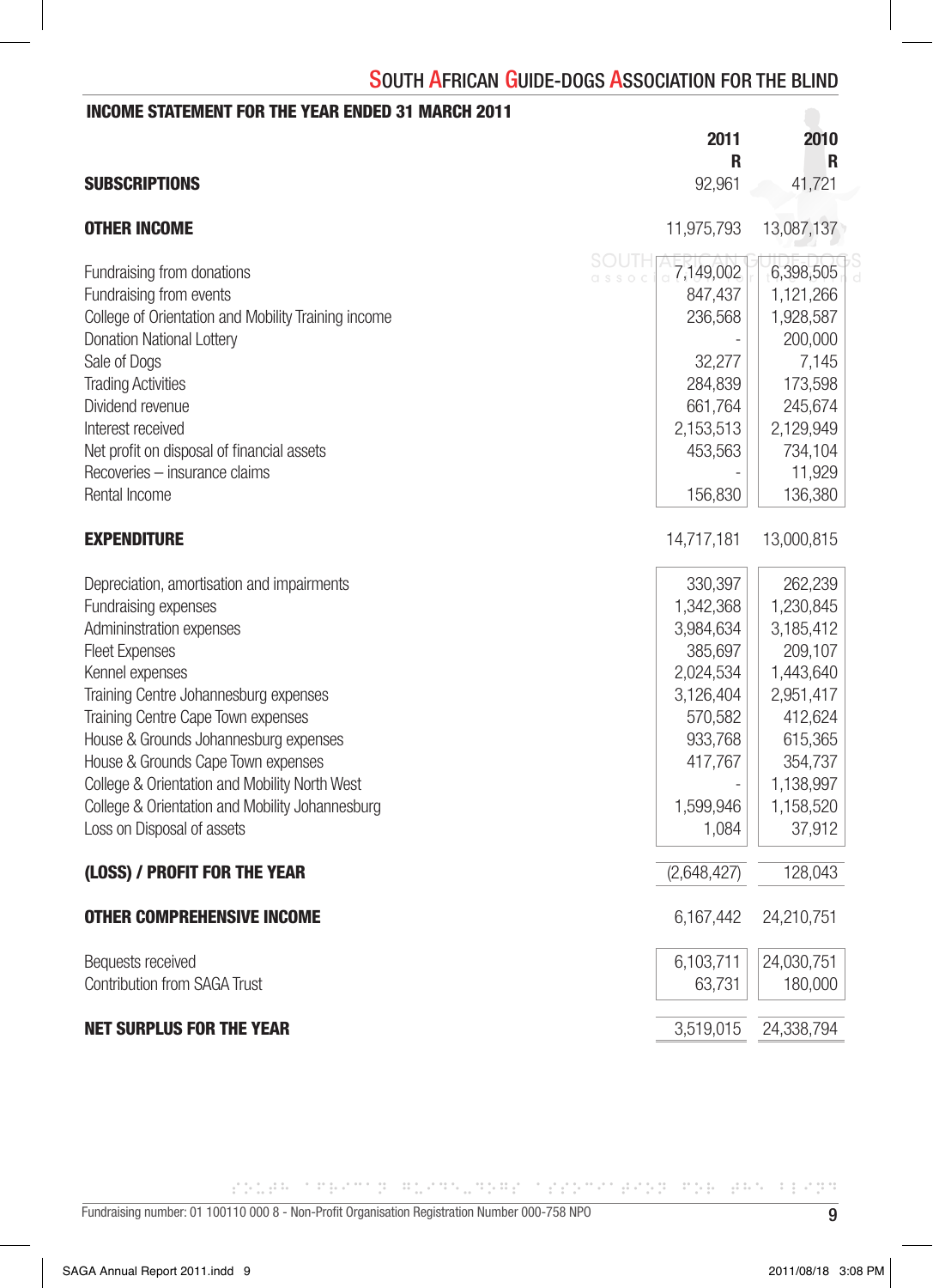## BALANCE SHEET AT 31ST MARCH 2011

|                                                   |                                              | 2011                     | 2010                     |
|---------------------------------------------------|----------------------------------------------|--------------------------|--------------------------|
| <b>ASSETS</b>                                     | <b>Notes</b>                                 | R                        | R                        |
| <b>Non-current assets</b>                         |                                              | 71,154,450               | 64,664,723               |
| Financial assets<br>Property, plant and equipment | $\frac{S}{a}$ <b>10</b> $\frac{1}{a}$ c<br>8 | 57,687,371<br>13,297,606 | 53,829,502<br>10,642,638 |
| Intangible assets<br><b>Current assets</b>        | 9                                            | 169,473<br>2,079,075     | 192,583<br>1,861,755     |
|                                                   |                                              |                          |                          |
| Inventories                                       |                                              | 368,618                  | 300,687                  |
| Trade and other receceivables<br>Cash and bank    | 11                                           | 850.811<br>859,646       | 820,410<br>740,658       |
| <b>TOTAL ASSETS</b>                               |                                              | 73,233,525               | 66,526,478               |
| <b>EQUITY AND LIABILITIES</b>                     |                                              |                          |                          |
| <b>Capital and reserves</b>                       |                                              | 72,007,398               | 65,753,288               |
| <b>Accumulated funds</b>                          |                                              | 61,641,272               | 58,122,259               |
| Revaluation of investment                         |                                              | 10,366,126               | 7,631,029                |
| <b>Current liabilities</b>                        |                                              |                          |                          |
| Trade and other payables                          | 12                                           | 1,226,127                | 773,190                  |
| <b>TOTAL EQUITY AND LIABILITIES</b>               |                                              | 73,233,525               | 66,526,478               |

CONTRACTOR SUPERINTENT CONTROL CONTRACTOR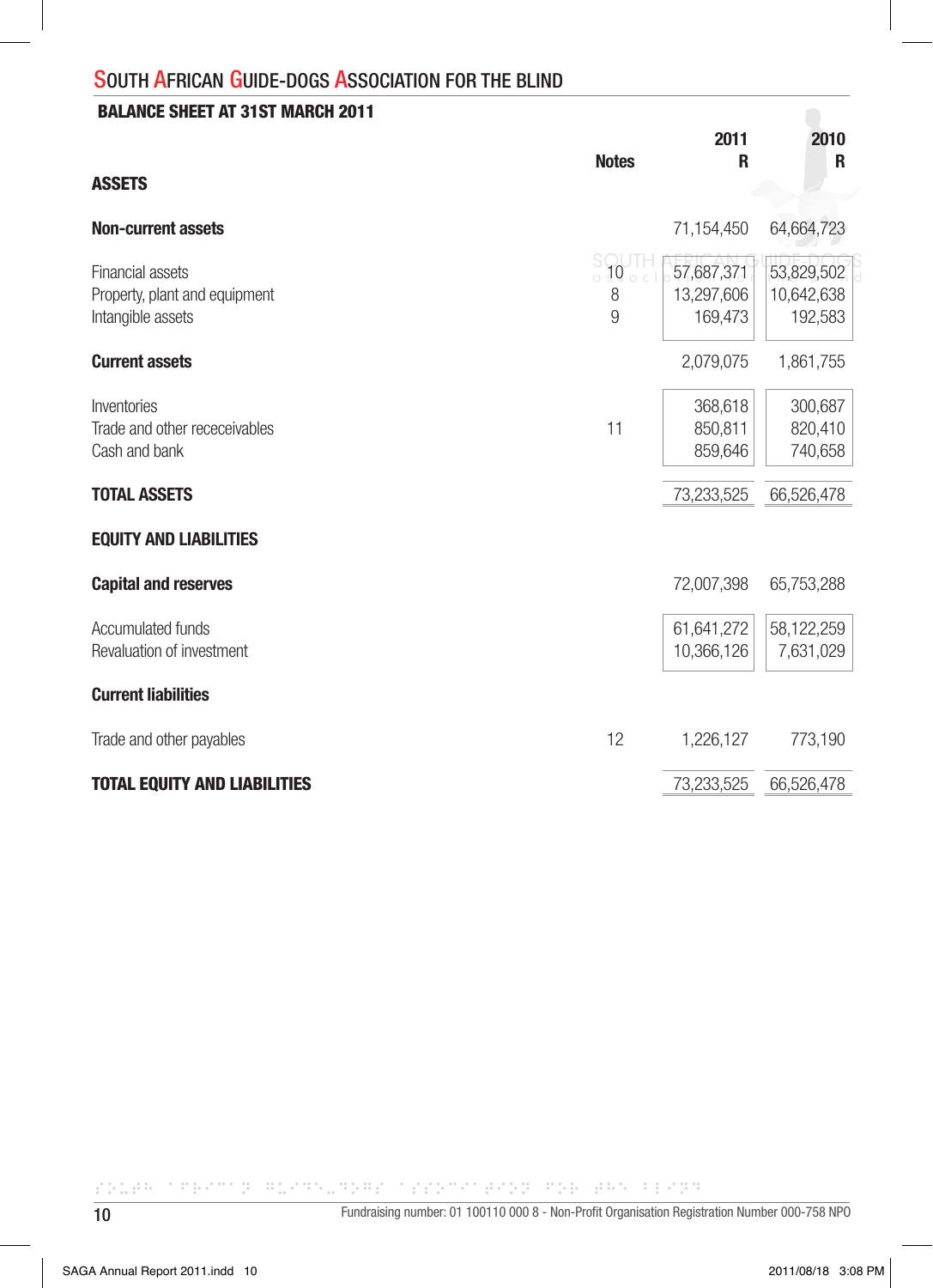| STATEMENT OF CHANGES IN EQUITY FOR THE YEAR ENDED 31 MARCH 2011 |                                    |                                          |                   |  |  |  |
|-----------------------------------------------------------------|------------------------------------|------------------------------------------|-------------------|--|--|--|
|                                                                 | <b>Accumulated</b><br>surplus<br>R | <b>Revaluation</b><br>of investment<br>R | <b>Total</b><br>R |  |  |  |
| Balance at 31 March 2010                                        | 33,783,463                         | 1,985,663                                | 35,769,126        |  |  |  |
| Net surplus for the year                                        | 128,043                            |                                          | 128,043           |  |  |  |
| Revaluation of investment                                       |                                    | 5,645,366                                | 5,645,366         |  |  |  |
| Bequests / contributions for the year                           | 24,210,751                         |                                          | 24,210,751        |  |  |  |
| Property donations for the year                                 |                                    |                                          |                   |  |  |  |
| Balance at 31 March 2010                                        | 58,122,257                         | 7,631,029                                | 65,753,286        |  |  |  |
| Net deficit for the year                                        | (2,648,427)                        |                                          | (2,648,427)       |  |  |  |
| Revaluation of investment                                       |                                    | 2,735,097                                | 2,735,097         |  |  |  |
| Bequests / contributions for the year                           | 6,167,442                          |                                          | 6,167,442         |  |  |  |
| Property donations for the year                                 |                                    |                                          |                   |  |  |  |
| Balance at 31 March 2011                                        | 61,641,272                         | 10,366,126                               | 72,007,398        |  |  |  |

rades thermal manualment triangers and easy results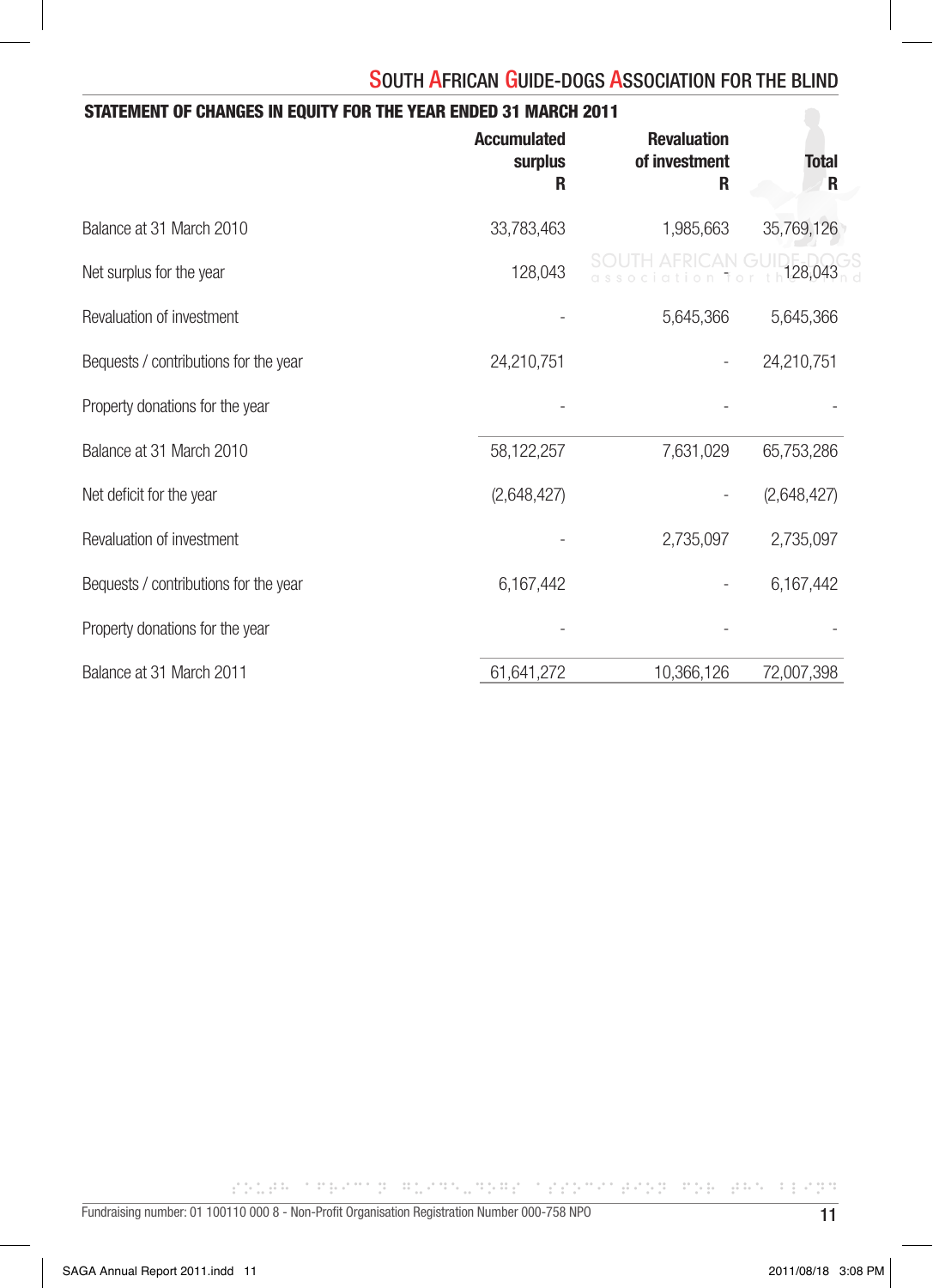## CASH FLOW STATEMENT FOR THE YEAR ENDED 31 MARCH 2011

|                                                                                                                                                         | <b>Notes</b> | 2011<br>R                               | 2010<br>R                               |
|---------------------------------------------------------------------------------------------------------------------------------------------------------|--------------|-----------------------------------------|-----------------------------------------|
| <b>CASH FLOWS FROM OPERATING ACTIVITIES</b>                                                                                                             |              | (1,962,340)                             | (473, 106)                              |
| Cash generated by operations<br>Income from Investments                                                                                                 | $-13.1$      | (4,777,617)<br>2,815,277                | (2,848,729)<br>2,375,623                |
| <b>CASH FLOWS FROM INVESTING ACTIVITIES</b>                                                                                                             |              |                                         | $(4,086,114)$ $(24,051,940)$            |
| Additions to fixed assets<br>Additions to Intangible assets<br>Decrease / (increase) in financial assets<br>Proceeds on disposal of plant and equipment |              | (3,075,630)<br>(1, 122, 773)<br>112,289 | (899, 387)<br>(23, 273, 053)<br>120,500 |
| <b>CASH FLOWS FROM FINANCING ACTIVITIES</b>                                                                                                             |              | 6,167,442                               | 24,210,751                              |
| Bequests / contributions received during the year<br>Property donations received for the year                                                           |              | 6,167,442                               | 24,210,751                              |
| <b>NET INCREASE/(DECREASE) IN CASH AND CASH EQUIVALENTS</b>                                                                                             |              | 118,988                                 | (314, 295)                              |
| CASH AND CASH EQUIVALENTS AT THE BEGINNING OF THE YEAR                                                                                                  |              | 740,658                                 | 1,054,953                               |
| CASH AND CASH EQUIVALENTS AT THE END OF THE YEAR                                                                                                        |              | 859,646                                 | 740,658                                 |

COURT TERMS BURGER CONTROLLED BY THE REPORT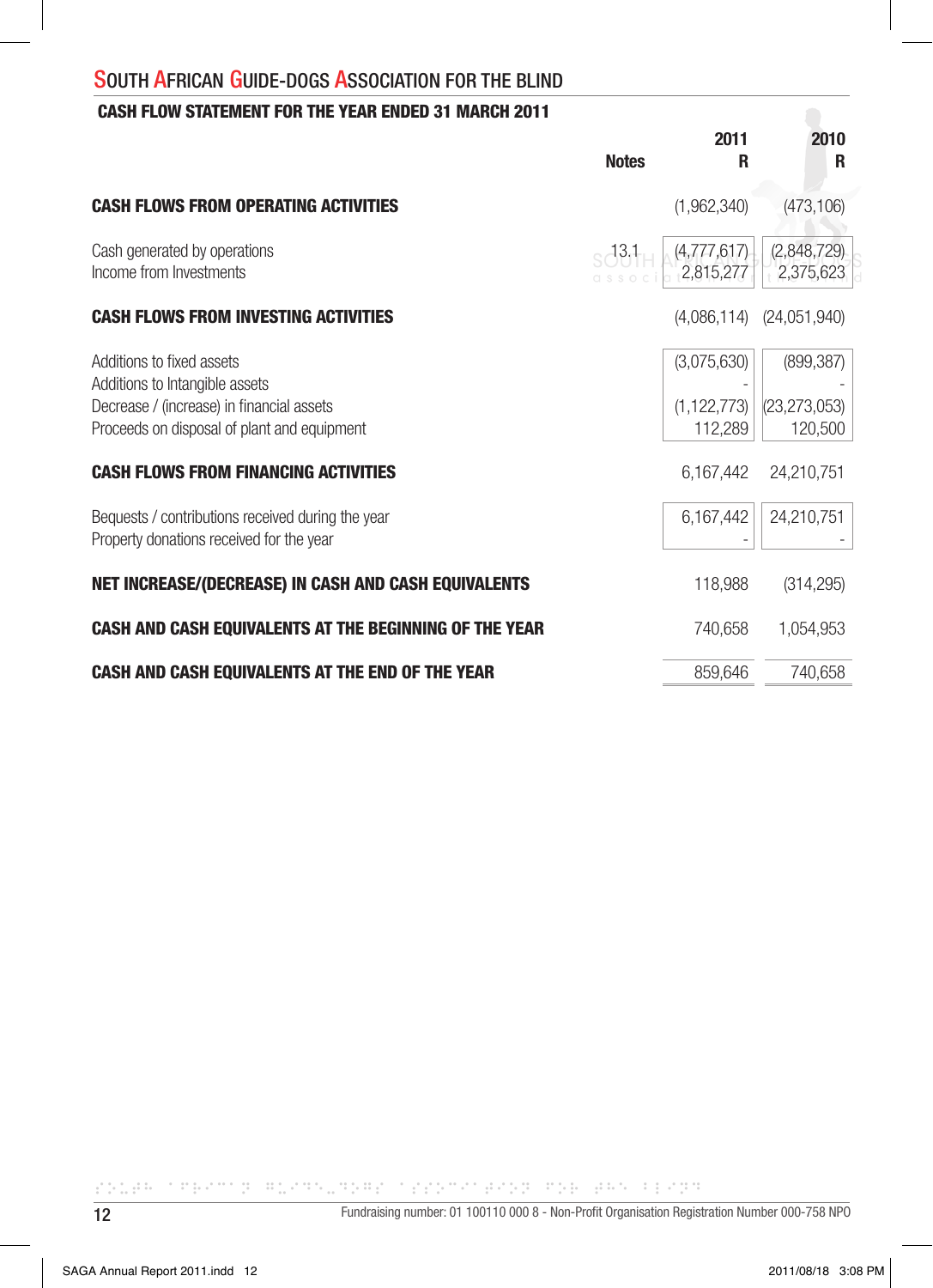## NOTES TO THE FINANCIAL STATEMENTS FOR THE YEAR ENDED 31 MARCH 2011

#### 1. ACCOUNTING POLICIES

The annual financial statements, as set out on pages 9 - 12 are prepared on the historical cost basis with the exception of investments as detailed in note 1.4 and incorporate the following principal accounting policies which are consistent with those applied in the previous year.

The financial statements are prepared on the going concern basis.

#### 1.1 Financial instruments

#### *Initial recognition*

The Association classifies financial instruments, or their component parts, on initial recognition as a financial asset, a financial liability or an equity instrument in accordance with the substance of the contractual arrangement. Financial assets and financial liabilities are recognised on the Association's statement of financial position when the Association becomes party to the contractual provisions of the instrument.

#### *Financial assets*

The Association classifies its financial assets into the following categories:

- held-to-maturity financial assets:
- available-for-sale financial assets; and
- financial assets at fair value through profit and loss.

The classification is dependent on the purpose for which the financial asset is acquired. Management determines the classification of its financial assets at the time of the initial recognition and re-evaluates such designation at least at each reporting date.

 Financial assets are recognised on transaction date when the Association becomes a party to the contracts and thus obtains rights to receive economic benefits and are derecognised when these rights no longer exist. Financial assets are stated initially on transaction date at fair value including transaction costs.

Held-to-maturity financial assets are subsequently stated at amortised cost using the effective interest rate method. Available-for-sale financial assets are subsequently stated at fair value at the reporting date.

Unrealised gains and losses arising from revaluation of available-for-sale financial assets are recognised as

 other comprehensive income and included in the investment fair value reserve. On disposal or impairment of available-for-sale financial assets, cumulative unrealised gains and losses previously recognised in other comprehensive income are included respectively in determining the profit or loss on disposal of, or impairment charge relating to, that financial asset, which is recognised in the income statement.

Financial assets at fair value through profit and loss are financial assets held for trading. A financial asset is classified in this category if acquired principally for the purpose of selling in the short-term. Assets in this category are classified as current assets.

#### *Financial liabilities*

Debt, which constitutes a financial liability, includes short-term and long-term debt. Debt is initially recognised at fair value, net of transaction costs incurred and is subsequently stated at amortised cost.

sprederer opprøderer og de aan oppr Debt is classified as short-term unless the entity has an unconditional right to defer settlement of the liability for at least twelve months after the reporting date. Debt is derecognised when the obligation in the contract is discharged, cancelled or has expired. Premiums or discounts arising from the difference between the fair value of debt raised and the amount repayable at maturity date are charged to the income statement as finance expenses based on the effective interest rate method.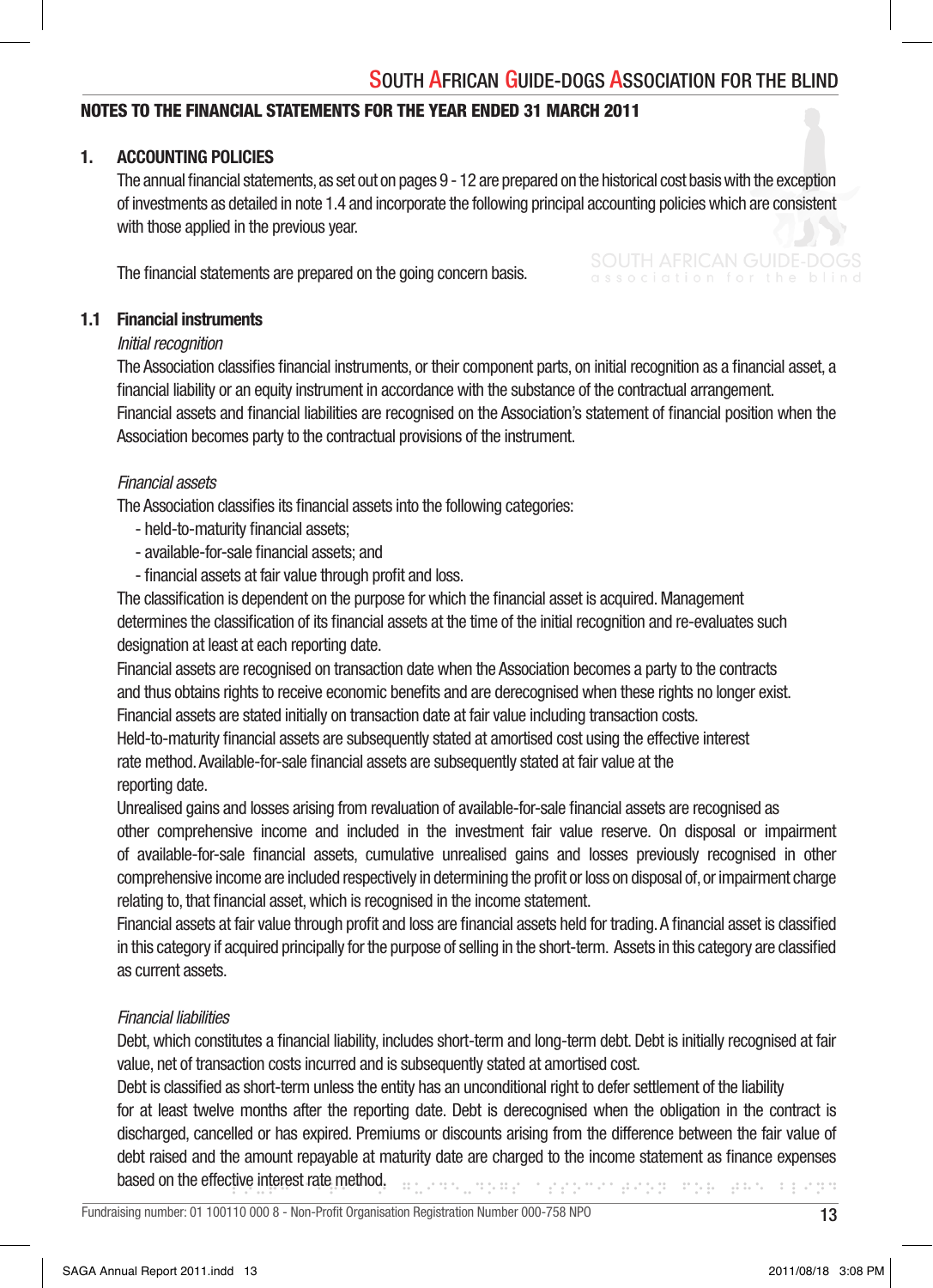#### NOTES TO THE FINANCIAL STATEMENTS FOR THE YEAR ENDED 31 MARCH 2011 - CONTINUED

#### 1.2 Property and equipment

 Equipment is stated at cost less accumulated depreciation and any impairment in value. Depreciation is calculated on a straight line basis over the estimated useful life of the asset as follows:

 10% Vehicles 20% Furniture & Fittings 12,5% Software 12,5% Computer Equipment 16,67% Equipment

Land and buildings are not depreciated.

 The carrying values of assets are reviewed for impairment when events or changes in circumstances indicate that the carrying value may not be recoverable. If any such indication exists and where the carrying values exceed the estimated recoverable amount, the assets or cash-generating units are written down to their recoverable amount.

An item of equipment is derecognised upon disposal or when no future economic benefits are expected to arise from the continued use of the asset. Any gain or loss arising on derecognition of the asset (calculated as the difference between the net disposal proceeds and the carrying amount of the item) is included in the statement of comprehensive income in the year the item is derecognised.

#### 1.3 Intangible assets

#### *Non-integrated computer software*

 Acquired computer software databases are capitalised on the basis of the costs incurred to acquire and bring to use the specific software. These costs are amortised over their useful lives.

 Costs associated with the developing or maintaining of computer software programmes are recognised as an expense as incurred. Costs that are directly associated with the development of identifiable and unique software products controlled by the Association – and that will probably generate economic benefits exceeding costs beyond one year – are recognised as intangible assets.

 Computer software development costs recognised as assets are amortised over their estimated useful lives, typically not exceeding ten years.

#### *Impairment of intangible assets excluding goodwill*

At each statement of financial position date, the Association reviews the carrying amounts of intangible assets to determine whether there is any indication that those assets have suffered an impairment loss. If any such indication exists, the recoverable amount of the asset is estimated in order to determine the extent of the impairment loss (if any). In order to ensure completeness of the impairment assessment of individual assets, all intangible assets are allocated to the cash-generating units to which they belong. An impairment assessment is then undertaken on the individual cash-generating units.

Recoverable amount is defined as the higher of fair value less cost to sell and value-in-use. In assessing value-in-use, the estimated future cash flows are discounted at their present value using a pre-tax discount rate that reflects current market assessments of the time value of money and the risks specific to the asset. Where an impairment loss subsequently reverses, the carrying amount of the asset (cash-generating unit) is increased to the revised estimate of its recoverable amount, but so that the increased carrying amount does not exceed the carrying amount that would have been determined had no impairment loss been

and the children baby mp part is any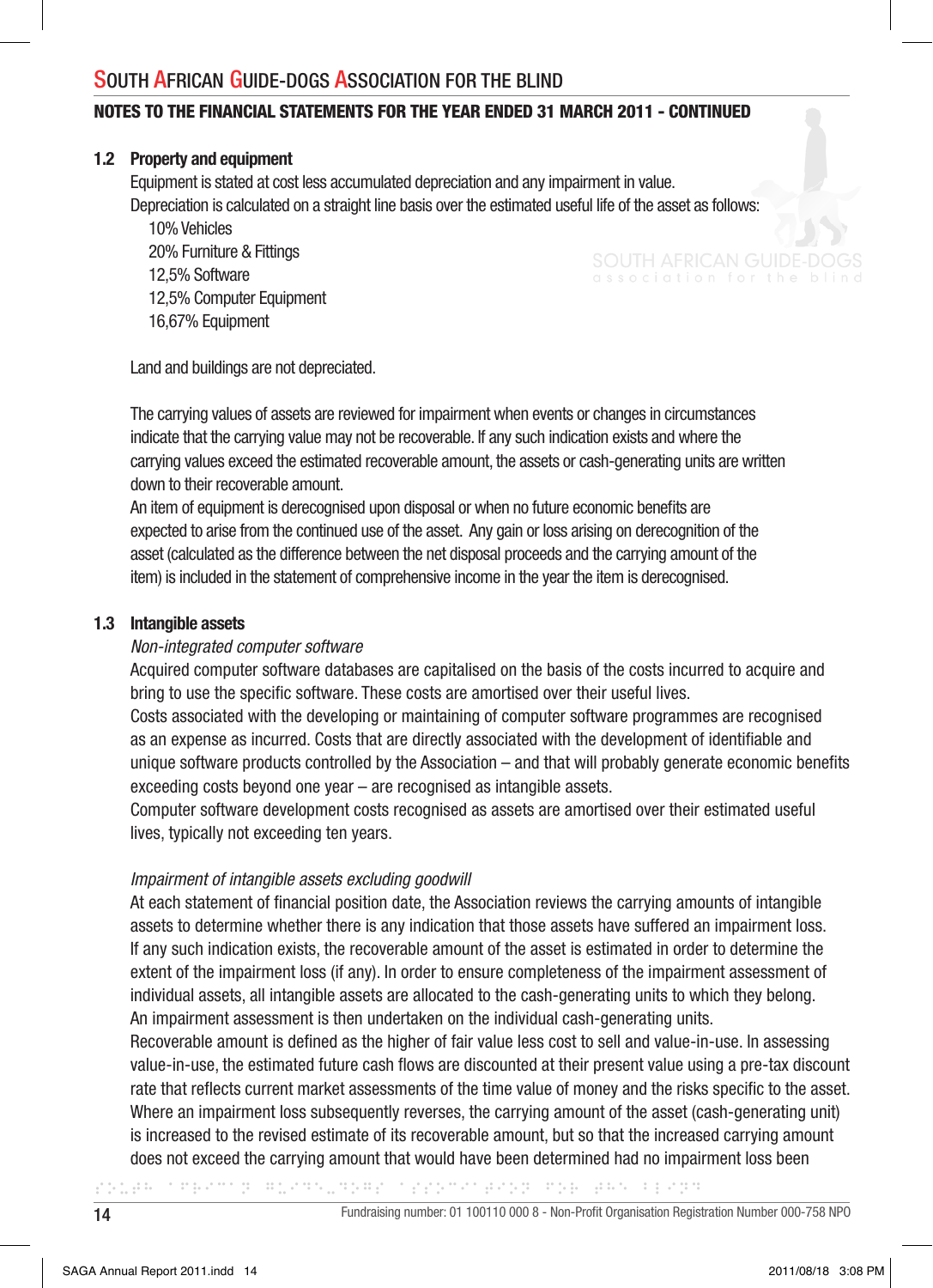#### NOTES TO THE FINANCIAL STATEMENTS FOR THE YEAR ENDED 31 MARCH 2011 - CONTINUED

 recognised for the asset (cash-generating unit) in prior years. A reversal of an impairment loss is recognised immediately in profit or loss, unless the relevant asset is carried at a revalued amount, in which case the reversal is treated as a revaluation increase.

#### 1.4 Investments

 All investments are initially recognised at cost. Listed shares are recognised as available-for-sale, which are measured at fair value, with unrealised gains and losses recognised as a separate component of equity, until the investment is sold. Fair value of investments are determined by reference to JSE quoted market bid prices.

## 1.5 Accumulated funds

 All income and expenditure of a revenue nature is accounted for in the statement of comprehensive income. Certain income is received for specific purposes and, where such income has not been fully utilised during the year, amounts representing the unutilised portions are transferred to the appropriate funds.

#### 1.6 Employee Benefits

#### *Post-retirement benefits*

Post-retirement benefits are made up of those obligations which the Association has towards current employees.

#### *Defined contribution plans*

Contributions in respect of defined contribution plans are recognised as an expense in the year to which they relate.

#### 1.7 Provisions

 Provisions are recognised where the Association has a present legal or constructive obligation as a result of a past event, a reliable estimate of the obligation can be made and it is probable that an outflow of resources embodying economic benefits will be required to settle the obligation.

Long-term provisions are determined by discounting the expected future cash flows to their present value. The increase in discounted long-term provisions as a result of the passage of time is recognised as a finance expense in the statement of comprehensive income.

## 1.8 Revenue

 *Donations, Sponsorships, Course fees and Subscriptions* Revenue from donations, sponsorships, course fees and subscriptions are recognized when cash is received.  *Interest and Dividends*

Interest is recognised when received.

Dividends are recognised when these are received.

#### 1.9 Bequests

Bequests received are credited to accumulated funds.

#### 2. TAXATION

The Association is an approved Public Benefit Organisation and is exempt from normal tax in terms of section 30 of the Income Tax Act.

CODE TREATED ROCKSTON TOO CONTROL ROLL BETTER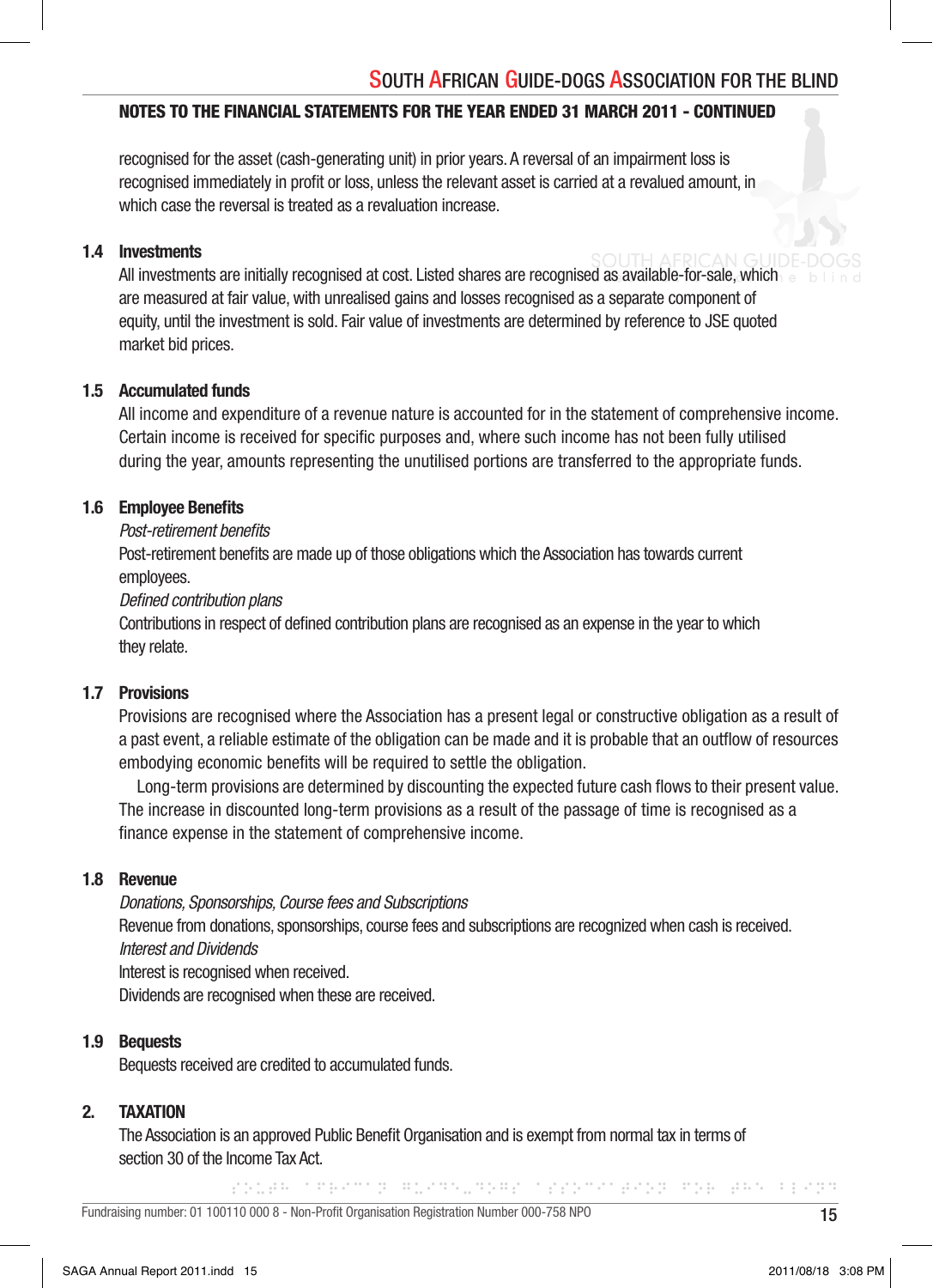## NOTES TO THE FINANCIAL STATEMENTS FOR THE YEAR ENDED 31 MARCH 2011 – CONTINUED

#### 3. KEY ESTIMATES AND JUDGEMENTS

 Estimates and judgements are continually evaluated and are based on historical experience and other factors, including expectations of future events that are believed to be reasonable under the circumstances. The Association makes estimates and assumptions concerning the future. The resulting accounting estimates will, by definition, seldom equal the related actual results. The estimates and assumptions that have a significant risk of causing a material adjustment to the carrying amounts of assets and liabilities within  $\epsilon$  he the next financial year are discussed below:

- Depreciation is influenced by useful life and residual value estimations. Any change in Management's estimates of residual values and useful lives would impact the depreciation charge.
- Estimates made in determining the probability of future taxable income, thereby justifying the recognition of deferred tax assets.

## 4. DEFINITIONS

#### 4.1 Cash and cash equivalents

The cash and cash equivalents amounts disclosed in the cash flow statement comprise cash on hand, deposits held on call with banks and highly liquid investments that are readily convertible to known amounts of cash and are subject to insignificant changes in value.

#### 4.2 Financial instruments

#### 4.2.1 Financial asset

Cash or cash equivalents, a right to receive cash, an equity instrument or a right to exchange a financial instrument under favourable conditions.

#### 4.2.2 Financial liability

A contractual obligation to pay cash or transfer other benefits or an obligation to exchange a financial instrument under unfavourable conditions. This includes debt.

#### 4.2.3 Loans and receivables

A financial asset with fixed or determinable repayments that are not quoted in an active market, other than:

- a derivative instrument; or
- an available-for-sale financial asset.

#### 4.2.4 Available-for-sale financial asset

A financial asset that has been designated as available-for-sale or a financial asset other than those classified as loans and receivables, held-to-maturity investments or derivative instruments.

An investment intended to be held for an indefinite period of time, which may be sold in response to needs for liquidity or changes in interest rates, is classified as a non-current available-for-sale financial asset.

#### 4.2.5 Transaction date

The date an entity commits itself to purchase or sell a financial instrument.

#### 4.2.6 Effective interest rate

The derived rate that discounts the expected future cash flows to the current net carrying amount of the financial asset or financial liability.

color theory harmared too concern the error open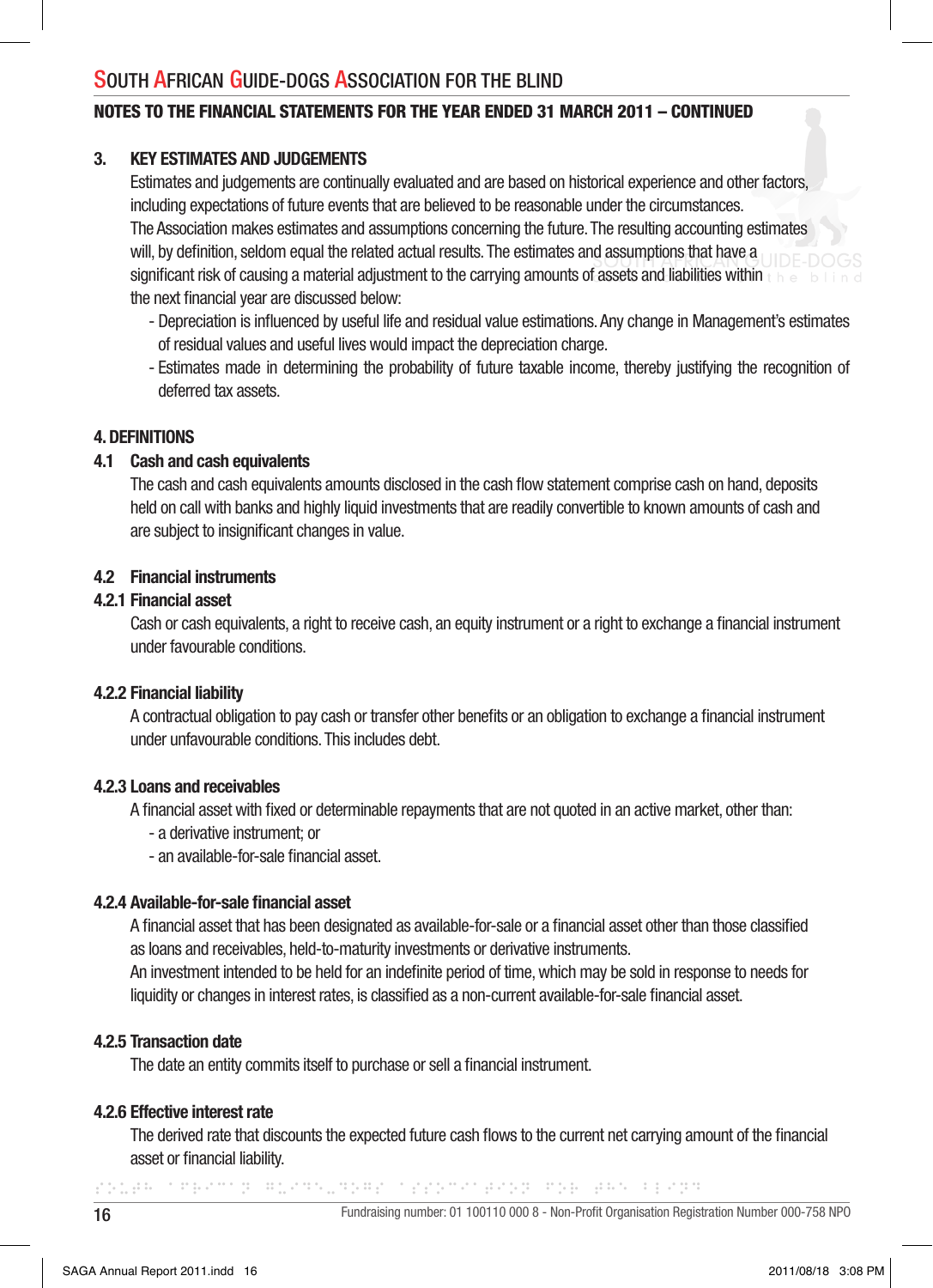## NOTES TO THE FINANCIAL STATEMENTS FOR THE YEAR ENDED 31 MARCH 2011 – CONTINUED

|                                                                                                                                                                                                  | 2011<br>R                                               | 2010<br>R                                                  |
|--------------------------------------------------------------------------------------------------------------------------------------------------------------------------------------------------|---------------------------------------------------------|------------------------------------------------------------|
| <b>5. REVENUE</b><br>Total revenue comprises:                                                                                                                                                    |                                                         |                                                            |
| - Donations and Sponsorships<br>- Subscriptions                                                                                                                                                  | 7,149,002<br>92,961                                     | 6,398,505<br>41,721                                        |
| - Income from investments<br>- Fundraising and other                                                                                                                                             | 3,268,840<br>1,557,951                                  | 3,124,640<br>3,563,992                                     |
| <b>6. INCOME FROM INVESTMENTS</b>                                                                                                                                                                |                                                         |                                                            |
| Dividends - listed shares<br>Interest<br>Loss on sale of investments<br>Profit on sale of investments                                                                                            | 661,763<br>2,153,513<br>(9,092)<br>462,656<br>3,268,840 | 245,674<br>2,129,949<br>(100, 792)<br>849,809<br>3,124,640 |
| <b>7. OPERATING COSTS</b>                                                                                                                                                                        |                                                         |                                                            |
| Operating costs include:<br>Audit fees<br>- Current year<br>- Accounting Fees<br>- Other Expenses                                                                                                | 37,480<br>37,480<br>$\overline{a}$                      | 5,457<br>4,830<br>627                                      |
| Key Management - Salary (excl employer contributions)<br>- Number of key management employed during the year                                                                                     | 1,798,500<br>4                                          | 2,000,734<br>5                                             |
| Depreciation - Furniture and fittings<br>- Software<br>- Equipment<br>- Computers<br>- Motor vehicles                                                                                            | 31,220<br>19,834<br>46,456<br>43,247<br>166,531         | 17,279<br>14,677<br>25,402<br>41,966<br>139,805            |
| <b>Staff Costs</b><br>- Salaries and wages (excl Key Management)<br>- Contributions to retirement funds<br>- Medical aid contributions<br>- Average number of employees employed during the year | 7,044,088<br>797,154<br>627,777<br>48                   | 5,224,134<br>770,044<br>630,604<br>47                      |

CONTRACTOR SOCIETY CONTROL CONTRACTOR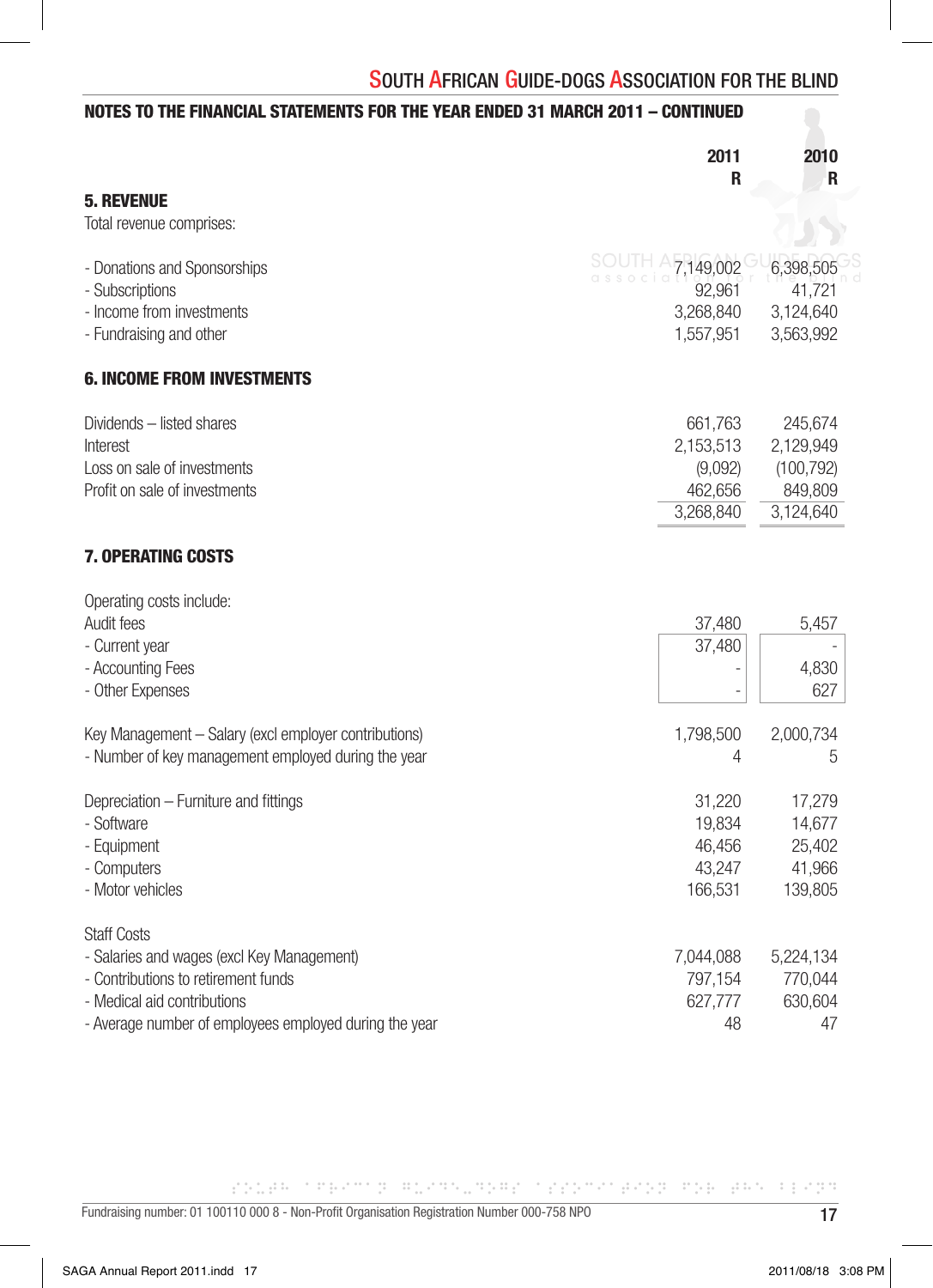## NOTES TO THE FINANCIAL STATEMENTS FOR THE YEAR ENDED 31 MARCH 2011 – CONTINUED

#### 8. PROPERTY, PLANT AND EQUIPMENT

|                                                 |            | 2011                |                  |              | 2010                |                 |  |
|-------------------------------------------------|------------|---------------------|------------------|--------------|---------------------|-----------------|--|
|                                                 | Cost       | <b>Accumulated</b>  | Carrying         | <b>Cost</b>  | <b>Accumulated</b>  | <b>Carrying</b> |  |
|                                                 |            | <b>Depreciation</b> | <b>Value</b>     |              | <b>Depreciation</b> | Value           |  |
| Property                                        | 10,288,547 |                     | 10,288,547       | 8,167,671    |                     | 8,167,671       |  |
| <b>Furniture and fixtures</b>                   | 653,024    | (555, 346)          | 97,678           | 581,919      | (524, 034)          | 57,885          |  |
| Motor vehicles                                  | 2,931,144  | (621, 043)          | 2,310,101        | 2,508,762    | (587, 139)          | 1,921,623       |  |
| Office Equipment                                | 364,341    | (98, 435)           | 265,906          | 237,527      | (52,071)            | 185,456         |  |
| <b>IT Equipment</b>                             | 403,770    | (199, 427)          | 204,343          | 380,560      | (156, 180)          | 224,380         |  |
| Computer software                               | 162,560    | (80, 498)           | 82,062           | 146,287      | (60, 664)           | 85,623          |  |
| <b>College of Orientation Library</b>           | 48,969     |                     | 48,969           |              |                     |                 |  |
|                                                 | 14,852,355 | (1,554,749)         | 13,297,606       | 12,022,726   | (1,380,088)         | 10,642,638      |  |
| Reconciliation of property, plant and equipment |            | 2011                |                  |              |                     |                 |  |
|                                                 | Opening    | Additions           | <b>Disposals</b> | Depreciation | Total               |                 |  |
|                                                 | Balance    |                     |                  |              |                     |                 |  |
| Property                                        | 8,167,671  | 2,120,876           |                  |              | 10,288,547          |                 |  |
| <b>Furniture and fixtures</b>                   | 57,885     | 71,013              |                  | (31, 220)    | 97,678              |                 |  |
| Motor vehicles                                  | 1,921,623  | 668,383             | (113, 374)       | (166, 531)   | 2,310,101           |                 |  |
| Office Equipment                                | 185,456    | 126,906             |                  | (46, 456)    | 265,906             |                 |  |
| <b>IT Equipment</b>                             | 224,380    | 23,210              | ۰                | (43, 247)    | 204,343             |                 |  |
| Computer software                               | 85,623     | 16,273              |                  | (19, 834)    | 82,062              |                 |  |
| <b>College of Orientation Library</b>           |            | 48,969              |                  |              | 48,969              |                 |  |
|                                                 | 10,642,638 | 3,075,630           | (113, 374)       | (307, 288)   | 13,297,606          |                 |  |

#### DETAILS OF PROPERTY

| 1. Portion 126 of Rietfontein, Sandton | 54408/83       |
|----------------------------------------|----------------|
| 2. Erf 47 - 6th Avenue, Orange Grove   | T6569/1999     |
| 3. 89 Belvedere Road, Claremont        | T93012/2005    |
| 4. 85 Belvedere Road, Claremont        | T00094572/2007 |

Fair value of Land and Buildings is estimated by the Municipality at R 10,289,000 (31 March 2010)

#### 9. INTANGIBLE ASSETS

|                                            | 2011    |                             |                           |              | 2010                        |                   |
|--------------------------------------------|---------|-----------------------------|---------------------------|--------------|-----------------------------|-------------------|
|                                            | Cost    | Accumulated<br>Depreciation | Carrying<br>Value         | Cost         | Accumulated<br>Depreciation | Carrying<br>Value |
| Computer software, internally generated    | 231.100 | (61, 627)                   | 169.473                   | 231.100      | (38.517)                    | 192,583           |
| <b>Reconciliation of intangible assets</b> |         |                             |                           | 2011         |                             |                   |
|                                            |         |                             | Opening<br>Balance        | Amortisation | Total                       |                   |
| Computer software, internally generated    |         |                             | 192.583                   | (23, 110)    | 169.473                     |                   |
| <b>Reconciliation of intangible assets</b> |         |                             |                           | 2010         |                             |                   |
|                                            |         |                             | Opening<br><b>Balance</b> | Amortisation | Total                       |                   |
| Computer software, internally generated    |         |                             | 215,693                   | (23, 110)    | 192,583                     |                   |
|                                            |         |                             |                           |              |                             |                   |

CONTRACTOR SOCIETY CONTROL CONTRACTOR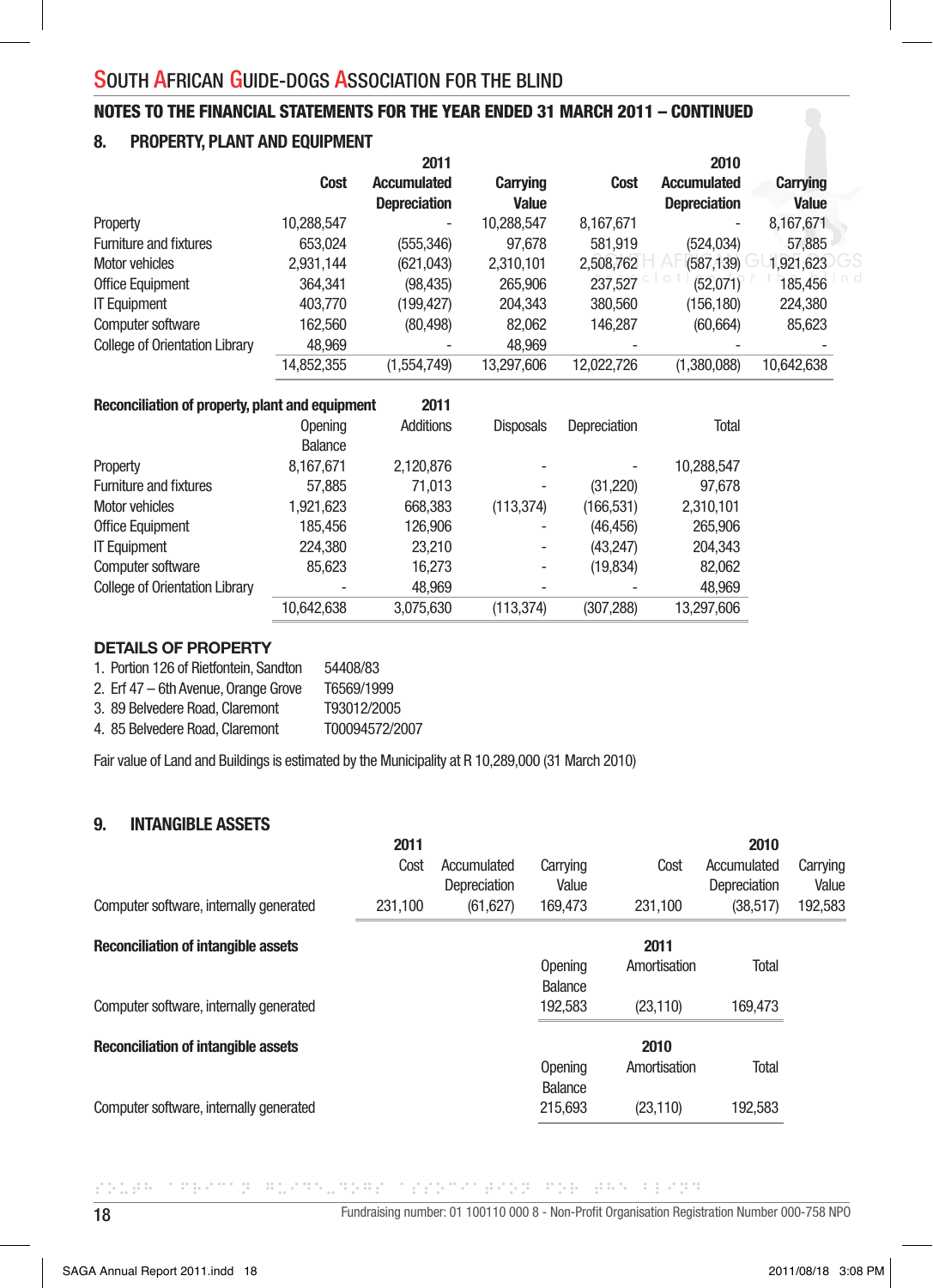|             | NOTES TO THE FINANCIAL STATEMENTS FOR THE YEAR ENDED 31 MARCH 2011 – CONTINUED |                                            |  |  |
|-------------|--------------------------------------------------------------------------------|--------------------------------------------|--|--|
| 2010        | 2011                                                                           | 10. FINANCIAL ASSETS (AVAILABLE-FOR-SALE)  |  |  |
|             | $\mathsf{R}$                                                                   |                                            |  |  |
| 41,670,940  | 46,422,372                                                                     | <b>BOE Securities Managed Portfolio</b>    |  |  |
| 12,158,562  | 11,244,999                                                                     | Funds on Call                              |  |  |
| 53,829,502  | 57,667,371                                                                     |                                            |  |  |
|             | <b>SOUTH AFRICAN GUIDE-DOG</b>                                                 |                                            |  |  |
| 24,911,084  | $\begin{array}{ccc} C & S & S & O \end{array}$<br>53,829,502                   | Opening balance                            |  |  |
| 2,033,837   | 2,118,915                                                                      | Interest received                          |  |  |
| 245,674     | 661,764                                                                        | Dividends received                         |  |  |
| (229, 348)  | (451,794)                                                                      | <b>Brokerage fees</b>                      |  |  |
| (8,301,491) | (3,696,011)                                                                    | Capital (Redeemed)/Introduced              |  |  |
| 30,185,138  | 7,114,957                                                                      | <b>Shares Purchased</b>                    |  |  |
| (1,696,104) | (5,078,622)                                                                    | <b>Shares Sold</b>                         |  |  |
| 286,329     | $\overline{\phantom{a}}$                                                       | Transfer Sasfin to BOE Surplus             |  |  |
| 749,017     | 453,563                                                                        | Profit on sale of shares                   |  |  |
| (1,985,663) | (7,631,029)                                                                    | Adjust to fair value - prior year reversal |  |  |
| 7,631,029   | 10,366,126                                                                     | Adjust to fair value - current year        |  |  |
| 53,829,502  | 57,687,371                                                                     |                                            |  |  |
|             |                                                                                | <b>11. TRADE AND OTHER RECEIVABLES</b>     |  |  |
| 73,899      | 272,187                                                                        | SARS-Vat                                   |  |  |
| 226,174     | 235,190                                                                        | Prepayments                                |  |  |
| 506,004     | 328,776                                                                        | Sundry debtors                             |  |  |
| 14,333      | 14,658                                                                         | Deposits                                   |  |  |
| 820,410     | 850,811                                                                        |                                            |  |  |
|             |                                                                                | <b>Maturity profile</b>                    |  |  |
| 738,006     | 836,153                                                                        | Within one year                            |  |  |
| 82,404      | 14,658                                                                         | More than two years                        |  |  |
| 820,410     | 850,811                                                                        |                                            |  |  |
|             |                                                                                |                                            |  |  |

#### Fair value of trade and other receivables

The carrying value approximates the fair value because of the short period to maturity of these instruments.

**Collateral** 

The Association holds no collateral over trade and other receivables.

CO. B. TERMIE BONNER COOPTING BONNER CONT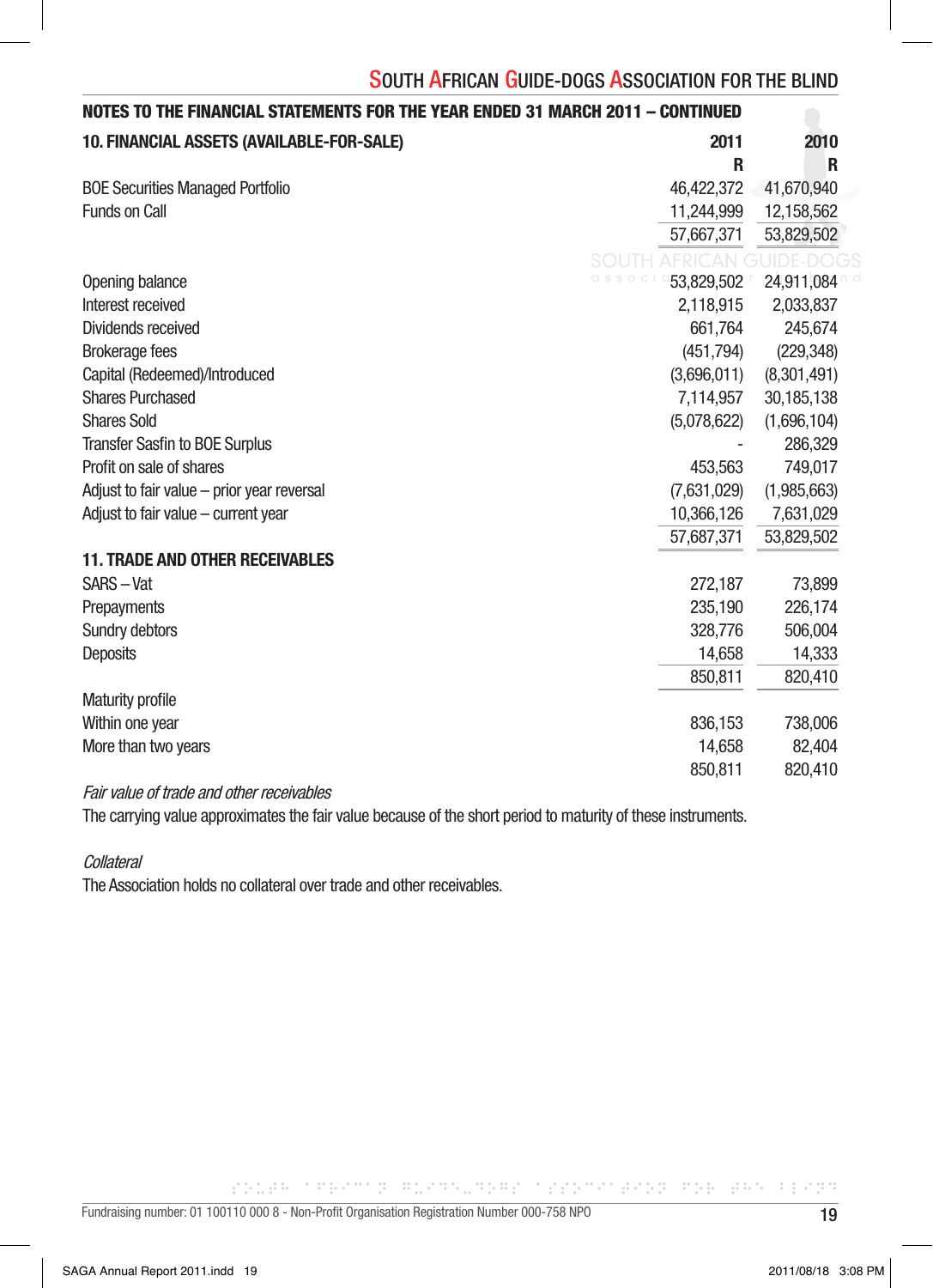#### NOTES TO THE FINANCIAL STATEMENTS FOR THE YEAR ENDED 31 MARCH 2011 – CONTINUED

#### 12. TRADE AND OTHER PAYABLES

|                                      | 2011               | 2010    |
|--------------------------------------|--------------------|---------|
|                                      | R                  | R       |
| Trade payables                       | 674,319            | 605,001 |
| Other payables                       | 551,807            | 168,191 |
|                                      | 1,226,126<br>SOUTH | 773,192 |
| <b>Maturity profile</b>              |                    |         |
| Within one year                      | 1,226,126          | 773,192 |
| One to two years                     |                    |         |
|                                      | 1,226,126          | 773,192 |
| Fair value of trade & other payables |                    |         |

The carrying value approximates the fair value because of the short period to settlement of these obligations.

*Leave pay provision*

The leave pay provision, which is included in other payables was based on 15% of the total obligation of R 85,747 for the 2011 year.

#### 13. NOTES TO THE STATEMENT OF CASH FLOWS

| 13.1 Reconciliation of net profit before taxation to cash generated by operations: |               |             |
|------------------------------------------------------------------------------------|---------------|-------------|
| Net (loss)/profit for the year                                                     | (2,648,427)   | 128,043     |
| Adjustments for:                                                                   |               |             |
| Amortisation                                                                       | 23.110        | 23,110      |
| Depreciation                                                                       | 307.288       | 239,129     |
| Loss on sale of fixed assets                                                       | 1.084         | 37,912      |
| Income from investments                                                            | (2,815,277)   | (2,375,623) |
| Operating profit before working capital changes                                    | (5, 132, 222) | (1,947,429) |
| <b>Changes in Working Capital</b>                                                  |               |             |
| (Increase)/Decrease in Inventory                                                   | (67, 931)     | (85, 771)   |
| (Increase)/Decrease in Accounts Receivable                                         | (30, 401)     | (465, 733)  |
| Increase/(Decrease) in Accounts Payable                                            | 452.937       | (349,796)   |
| Cash generated by operations                                                       | (4.777.617)   | (2,848,729) |

#### 13.2 Events subsequent to the year end

A donation of R153,998 was received from the National Lottery on 23 May 2011.

POLEN CREATOR RUSS DRESS CREATOR POR PORT AND AREA PERSON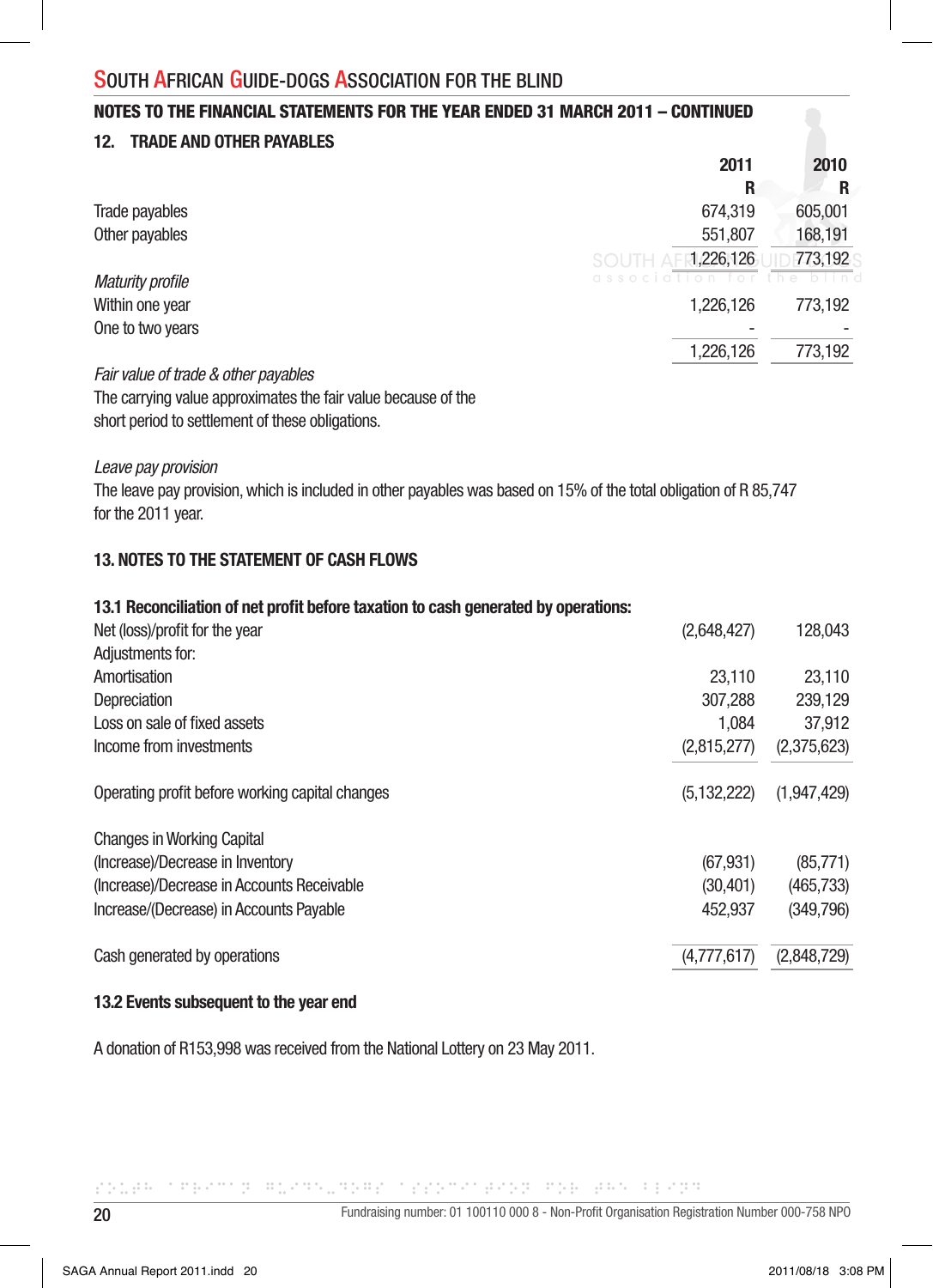#### NOTES TO THE FINANCIAL STATEMENTS FOR THE YEAR ENDED 31 MARCH 2011 – CONTINUED

#### 14. FINANCIAL RISK MANAGEMENT AND FINANCIAL INSTRUMENTS

#### **Introduction**

The Association is exposed to liquidity, credit and commodity price risk arising from its financial instruments. The Director and Management have the overall responsibility for the establishment and oversight of the Association's risk management framework. The Director and Management established comprehensive risk management processes which would provide assurance that significant business risks are systematically identified, assessed and reduced to acceptable levels. The Director and Management meet regularly to review and, if appropriate, approve the implementation of optimal strategies for the effective management of financial risks.

#### Risk profile

Risk management and measurement relating to each of these risks are discussed under the headings below.

#### 14.1 Liquidity Risk

Liquidity risk is the risk that an entity will be unable to meet its obligations as they become due. The Association manages liquidity risk by effectively managing its working capital, capital expenditure and cash flows. The Association finances its operations through adequate banking facilities and reserve capital deposits held with reputable banking institutions. There are no severe restrictions on these banking facilities and capital deposits. The Association has sufficient undrawn deposits which could be utilised to settle obligations.

|                                | Note | <b>Total Cash Flows</b> | Within one year | One to two years | More than two years |
|--------------------------------|------|-------------------------|-----------------|------------------|---------------------|
| 2011                           |      | R                       | R               | R                | R                   |
| <b>Financial Assets</b>        |      |                         |                 |                  |                     |
| <b>Loans and Receivables</b>   |      | 1,710,457               | 1,695,799       |                  | 14,658              |
| SARS-Vat                       | 11   | 272,187                 | 272,187         |                  |                     |
| Prepayments                    | 11   | 188,945                 | 188,945         |                  |                     |
| Other debtors                  | 11   | 375,021                 | 375,021         |                  |                     |
| Deposits                       | 11   | 14,658                  |                 |                  | 14,658              |
| Cash at Bank                   |      | 859,646                 | 859,646         |                  |                     |
| Investments available-for-sale | 10   |                         |                 |                  |                     |
| <b>Total</b>                   |      | 1,710,457               | 1,695,799       |                  | 14,658              |
| <b>Financial Liabilities</b>   |      |                         |                 |                  |                     |
| Non-derivative instruments     |      | 1,226,126               | 1,226,126       |                  |                     |
| Trade payables                 | 12   | 674,319                 | 674,319         |                  |                     |
| Other payables                 | 12   | 551,807                 | 551,807         |                  |                     |
| <b>Total</b>                   |      | 1,226,126               | 1,226,126       |                  |                     |
|                                |      |                         |                 |                  |                     |

공장장금의 이 지수는 어제 한 사회장에 대해 있지만 한 사람들은 어제에 공연장을 사회했다. 공원에서 이 중 연결적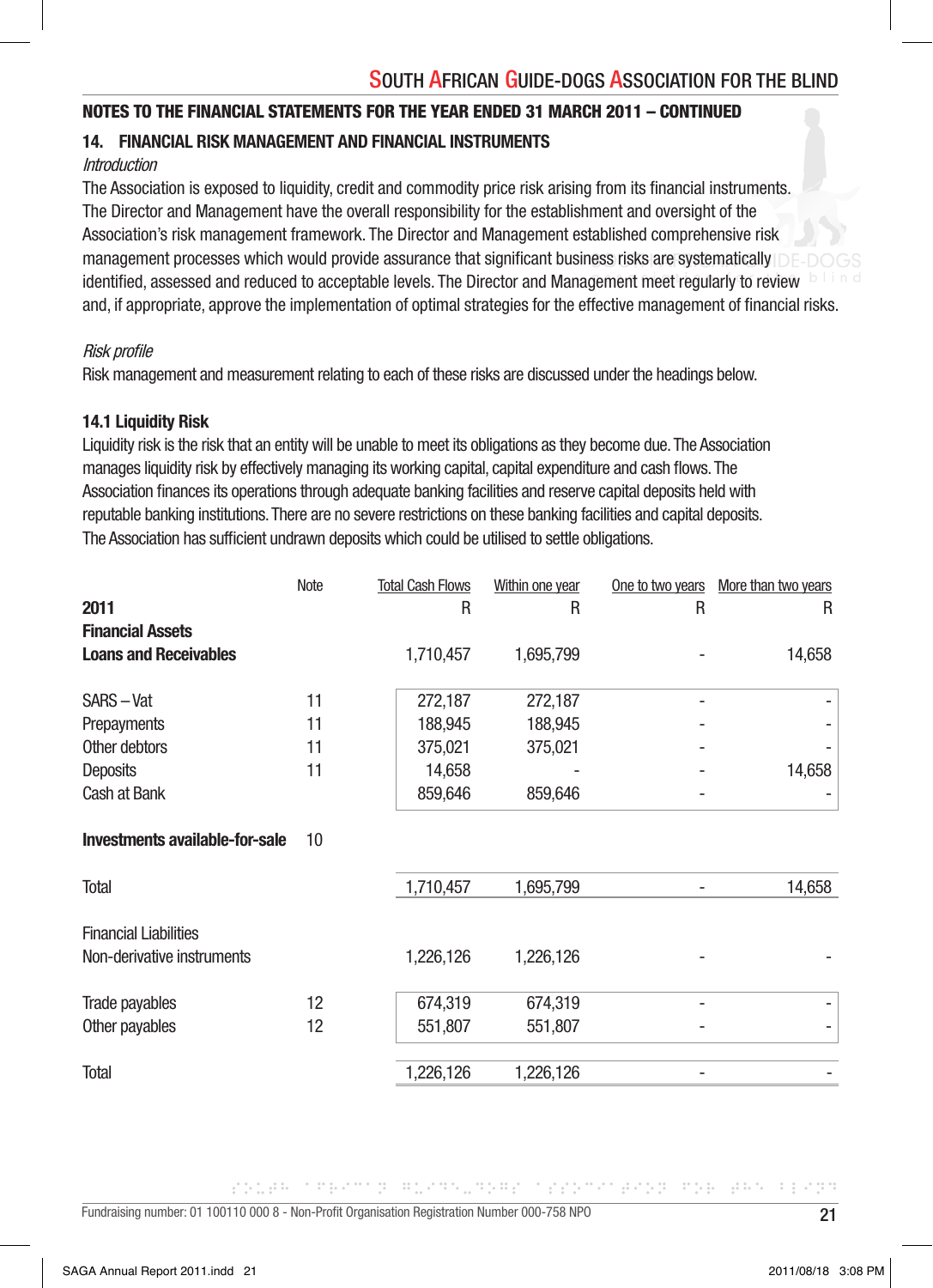## 14. FINANCIAL RISK MANAGEMENT AND FINANCIAL INSTRUMENTS (continues) NOTES TO THE FINANCIAL STATEMENTS FOR THE YEAR ENDED 31 MARCH 2011 – CONTINUED

|                                | Note | <b>Total Cash Flows</b> | Within one year | One to two years | More than two years |
|--------------------------------|------|-------------------------|-----------------|------------------|---------------------|
| 2010                           |      | R                       | $\mathsf{R}$    | R                | R                   |
| <b>Financial Assets</b>        |      |                         |                 |                  |                     |
| <b>Loans and Receivables</b>   |      | 1,561,068               | 1,478,664       |                  | 82,404              |
|                                |      |                         |                 |                  |                     |
| <b>SARS - Vat</b>              | 11   | 73,899                  | 73,899          |                  |                     |
| Prepayments                    | 11   | 226,174                 | 226,174         |                  |                     |
| Other debtors                  | 11   | 506,004                 | 437,933         |                  | 68,071              |
| Deposits                       | 11   | 14,333                  |                 |                  | 14,333              |
| Cash at Bank                   |      | 740,658                 | 740,658         |                  |                     |
|                                |      |                         |                 |                  |                     |
| Investments available-for-sale | 10   | 53,829,502              | 53,829,502      |                  |                     |
| Total                          |      | 55,390,570              | 55,308,166      |                  | 82,404              |
| <b>Financial Liabilities</b>   |      |                         |                 |                  |                     |
| Non-derivative instruments     |      | 773,192                 | 773,192         |                  |                     |
| Trade payables                 | 12   | 605,001                 | 605,001         |                  |                     |
| Other payables                 | 12   | 168,191                 | 168,191         |                  | -                   |
| <b>Total</b>                   |      | 773,192                 | 773,192         |                  |                     |

#### 14.2 Credit Risk

Credit risk, or the risk of financial loss due to counterparties not meeting their contractual obligations, is managed by monitoring procedures. Trade and other receivables consist mainly of prepayments. The Association does not have customers who might owe monies.

 Credit Risk exposure in respect of trade receivables is further analysed in note 11. The carrying value of the investments available-forsale, loans and receivables and derivative financial instrument financial assets represent the maximum credit risk exposure.

#### 14.3 Investment Return Risk

Exposure to risk on financial assets, investments available-for-sale and liabilities are monitored on a continuous and proactive basis. At the reporting date, the interest rate profile of the company's interest bearing financial instruments were:

|                                                    | 2011                     | 2010                     |
|----------------------------------------------------|--------------------------|--------------------------|
| <b>Fixed Rate Instruments (average)</b>            | $6.1\%$                  | 7.7%                     |
| At the reporting date, the Association was exposed |                          |                          |
| to market influences on listed equities valued at  | R <sub>18</sub> .174.906 | R <sub>19</sub> ,455,930 |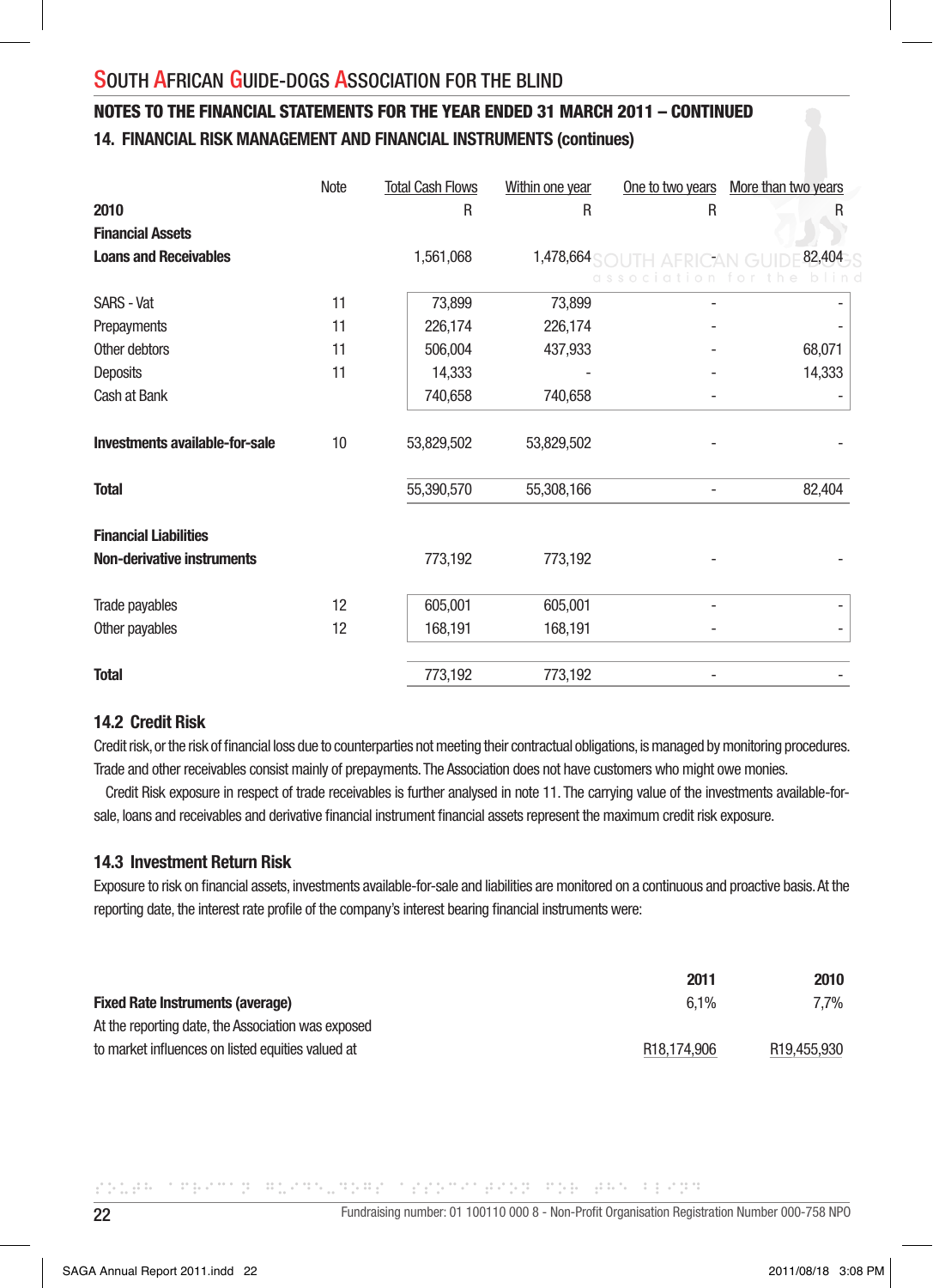## INDEPENDENT AUDITOR'S REPORT TO THE MEMBERS OF THE SOUTH AFRICAN GUIDE-DOGS ASSOCIATION FOR THE BLIND

## Report on the Financial Statements

We have audited the financial statements of the South African Guide-dogs Association for the Blind Trust which comprise of the balance sheet as at 31 March 2011, the income statements, the statement of changes in equity for the year then ended, a summary of significant accounting policies and other explanatory notes as set out on pages 26.

#### Trustee's Responsibility for the Financial Statements

The Trustees are responsible for the preparation and fair presentation of these financials statements in accordance with the requirements of the South African Guide-Dogs Association for the Blind Trust. This responsibility includes: designing, implementing and maintaining internal control relevant to the preparation and fair presentation of financials statements that are free from material misstatement, whether due to fraud or error;selecting and applying appropriate accounting policies; and making accounting estimates that are reasonable in the circumstances.

#### Auditor's Responsibility

Our responsibility is to express an opinion on these financial statements based on our audit. We conducted our audit in accordance with International Standards on Auditing. Those standards require that we comply with ethical requirements and plan and perform the audit to obtain reasonable assurance whether the financial statements are free from material misstatement.

An audit involves performing procedures to obtain audit evidence about the amounts and disclosures in the financial statements. The procedures selected depend on the Auditor's judgement, including the assessment of the risks of material, misstatement of the financial statements, whether due to fraud or error. In making those risk assessments, the auditor considers internal control relevant to the entity's preparation and fair presentation of the financials statements in order to design audit procedures that are appropriate in the circumstances, but not for the purpose of expressing an opinion on the effectiveness of the entity's internal control. An audit also includes evaluating the appropriateness of accounting policies used and the reasonableness of accounting estimates made by management, as well as evaluating the overall presentation of the financial statements.

We believe that the audit evidence we have obtained is sufficient and appropriate to provide a basis for our audit opinion.

#### Income

The Trust, in common with other charitable organisations, receives certain income from public donations and functions, the recognition of which, due to its nature, is not susceptible to verification by generally accepted auditing procedures. Therefore, our examination relating to such income was limited to the amount thereof recorded in the financial records.

#### **Opinion**

In our opinion, except for the effects of such adjustments, if any, regarding to matters referred to in the preceding paragraph, the financials statements fairly present, in all material respects, the financial position of the Trust at 31 March 2011 and the results of its operations for the year then ended in accordance with the requirements of the South African Guide-Dogs Association for the Blind Trust.

Dariam esgistered accountants & auditors

AXIOM REGISTERED ACCOUNTANTS & AUDITORS REGISTERED AUDITOR - DENICE NOELLE CARR (644110) 17/06/2011 **DATF** 

<u>Participal intervention and the state</u> 33 SENATOR MARKS AVENUE, VEREENIGING, 1939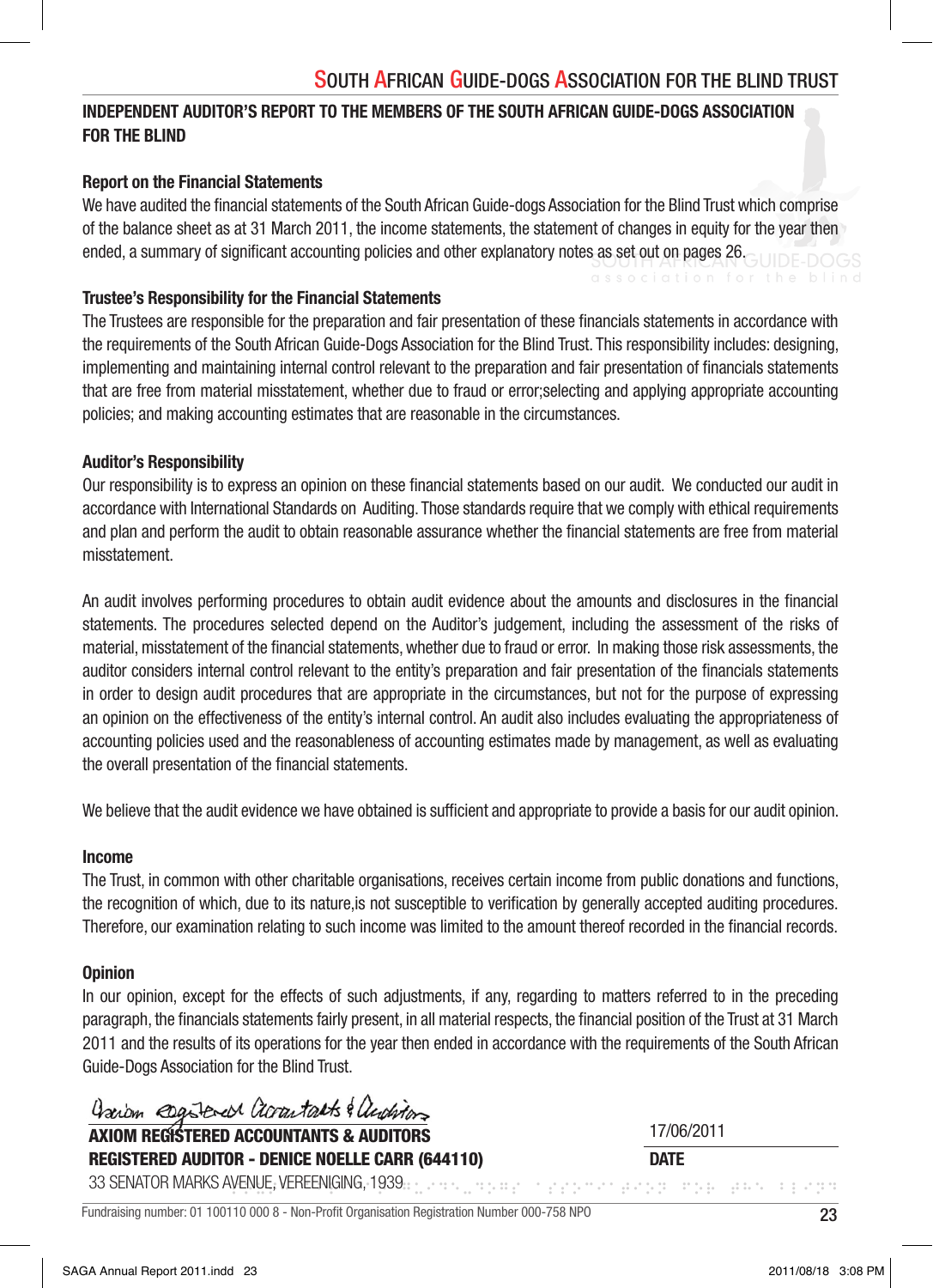| <b>INCOME STATEMENT FOR THE YEAR ENDED 31 MARCH 2011</b> |                                                           |          |
|----------------------------------------------------------|-----------------------------------------------------------|----------|
|                                                          | 2011                                                      | 2010     |
|                                                          | R                                                         |          |
| <b>DONATIONS RECEIVED</b>                                | 15,000                                                    | 203.100  |
| <b>BANK CHARGES</b>                                      | (15)                                                      | (28)     |
| <b>INCOME FOR THE YEAR</b>                               | SOUTH AFRICAN GUIDE-DOGS<br>association <sup>14,985</sup> | ∘203.072 |

#### STATEMENT OF CHANGES IN EQUITY FOR THE YEAR ENDED 31 MARCH 2010

|                                                 | 2011            | 2010            |
|-------------------------------------------------|-----------------|-----------------|
|                                                 | <b>Retained</b> | <b>Retained</b> |
|                                                 | <b>Income</b>   | <b>Income</b>   |
| BALANCE AT 31 MARCH 2009                        | 27,674          | 51,394          |
| <b>INCOME FOR THE YEAR</b>                      | 203,072         | 226,280         |
|                                                 | 230,746         | 277,674         |
| FUNDS DISTRIBUTED TO S A GUIDE-DOGS ASSOCIATION |                 |                 |
| FOR THE BLIND                                   | (180,000)       | (250,000)       |
| BALANCE AT 31 MARCH 2010                        | 50,746          | 27,674          |
| <b>INCOME FOR THE YEAR</b>                      | 14,985          | 203,072         |
|                                                 | 65,731          | 230,746         |
| FUNDS DISTRIBUTED TO S A GUIDE-DOGS ASSOCIATION |                 |                 |
| FOR THE BLIND                                   | (63, 731)       | (180,000)       |
| BALANCE AT 31 MARCH 2011                        | 2,000           | 50,746          |

TRUSTEE – Thomas David Parker DATE

 $\mathcal{D}2$ .

TRUSTEE – Malcom Rumney Driver DATE

24 Fundraising number: 01 100110 000 8 - Non-Profi t Organisation Registration Number 000-758 NPO CONTRACTOR SOCIETY CONTROL CONTRACTOR

22/08/2011

22/08/2011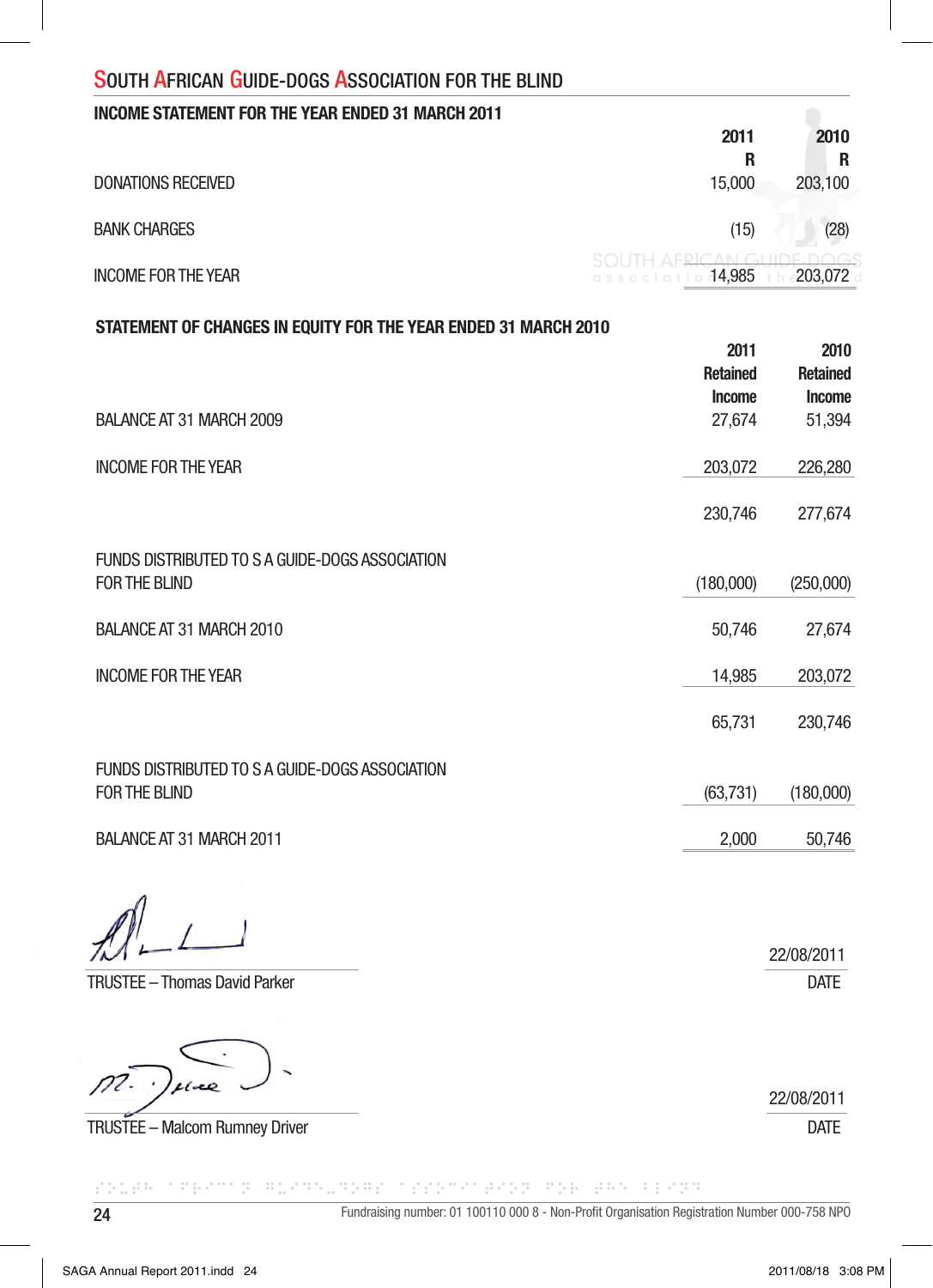| 2011                            | 2010                      |
|---------------------------------|---------------------------|
| R                               | R                         |
| 2,000                           | 50,746                    |
| <b>SOUTH AFRICAN GUIDE-DOGS</b> |                           |
| 2,000                           | 50,746                    |
|                                 |                           |
|                                 | association for the blind |

TRUSTEE – Thomas David Parker DATE

22/08/2011

| $m \cdot \mu$                  | 22/08/2011 |
|--------------------------------|------------|
| TRUSTEE – Malcom Rumney Driver |            |

CO. B. TERMIE BONNER COOPTING BONNER CONT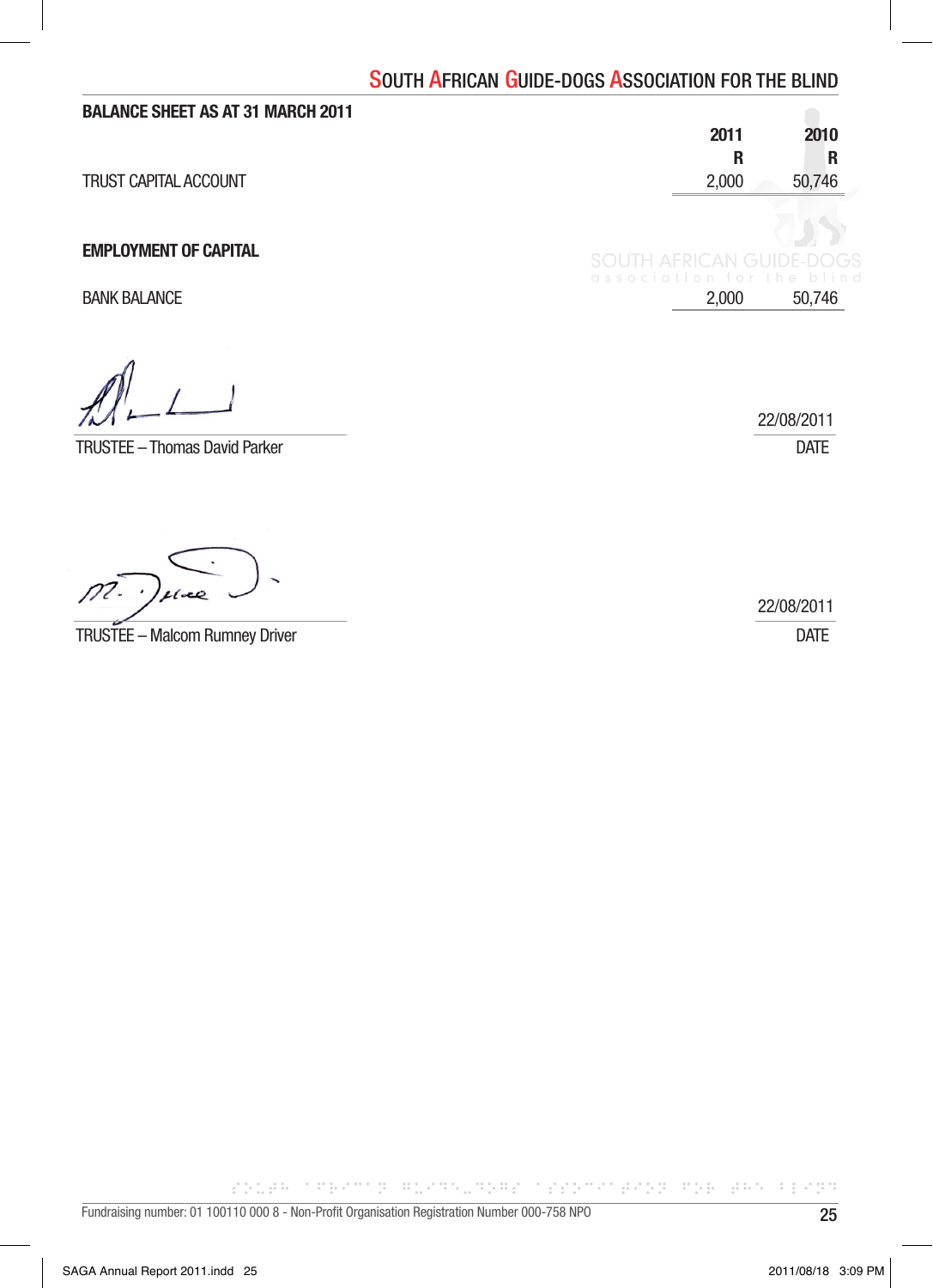#### NOTES TO THE FINANCIAL STATEMENTS – 31 MARCH 2011

#### 1. ACCOUNTING POLICIES

The annual financial statements are prepared on the historical cost basis and incorporate the following principal accounting policies:

#### 1.1 Revenue

**Donations** 

Revenue from donations is recognised when cash is received.

#### 1.2 Financial Instruments

Financial instruments recognised on the Balance Sheet comprise of cash held at a bank.

#### 2. TAXATION

The Trust is an approved public benefit organisation and is exempt from normal tax.

POLEN CREATOR RUSS DRESS CREATOR POR PORT AND AREA PERSON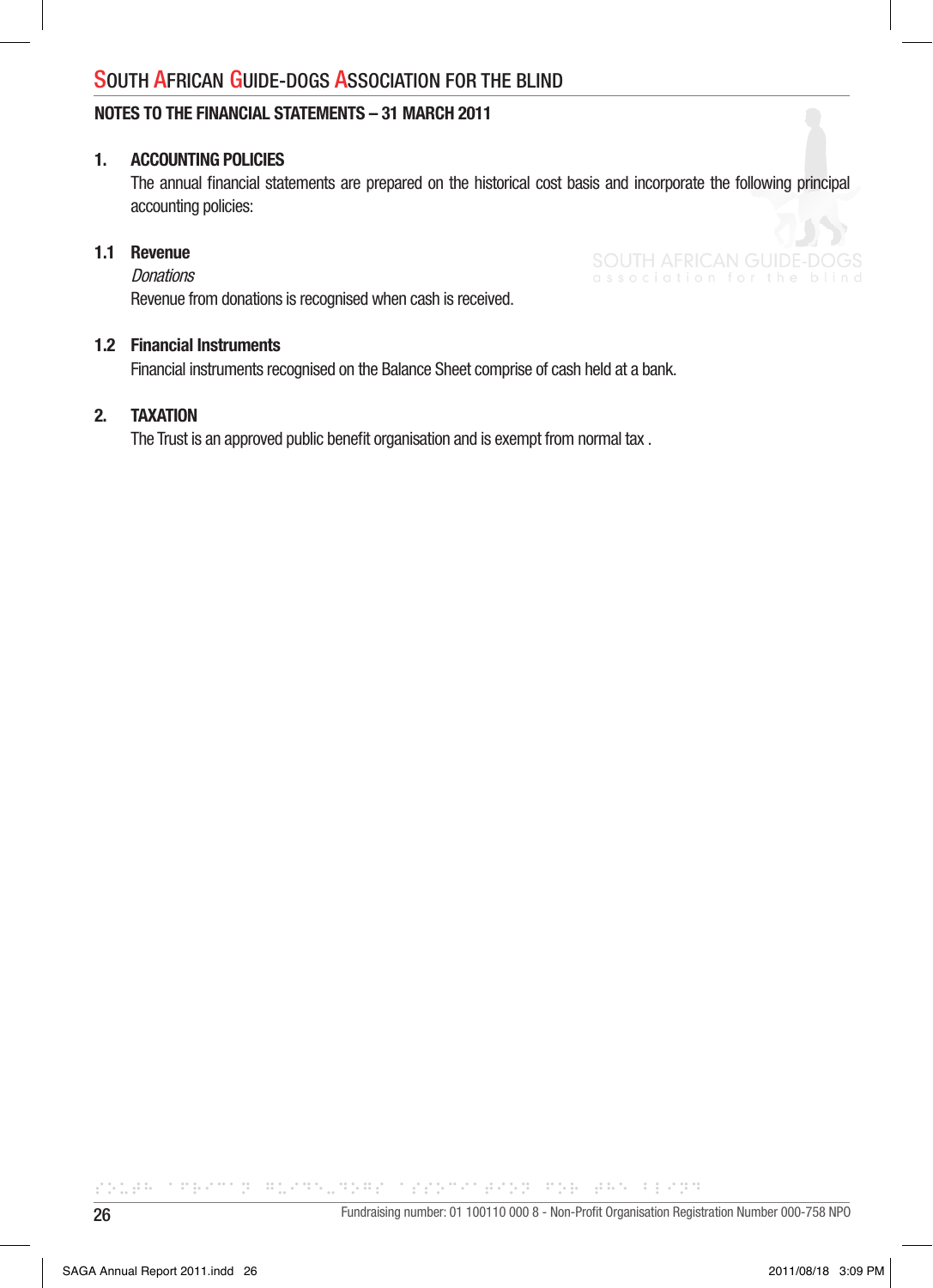# COLLEGE OF ORIENTATION AND MOBILITY

 Freedom and independence mean different things to different people, but to a blind person it means largely the ability to go where he likes, when he likes, to be able to travel to work safely on a daily basis, go shopping unaided, deposit his salary at the building society or bank, visit friends and go to church. This means the need to be mobile. In 1969 the SA Guide-Dogs Association became aware of the need for this type of service as a complimentary service to guide dogs and began investigating the feasibility of opening a school of orientation and mobility. In 1974 this goal was realised and the Orientation and Mobility School was established to train sighted instructors, from all over southern Africa, who would in turn train visually impaired people.

The College of Orientation and Mobility relies on funding from private individuals and companies to continue their work. Companies can score BEE points through CSI giving and donations. A company can secure maximum points for funding as beneficiaries are 98% non-white.

The College of Orientation and Mobility trains sighted students who complete a national diploma in Orientation and Mobility (SETA Accredited) and return to their service organisations and/or communities where they can effectively train blind and visually impaired people across South Africa on the skills of daily living and mobility using a white cane.

One trained Orientation and Mobility practitioner can effectively train on average 24 blind people per annum.

 It is estimated that 1% of South Africa's population is blind and there is a need for more support and professionally trained practitioners to assist these individuals.

공간 승규는 그 지금에서 전 나무들에게도 승규는 무슨 그 공장은 지역의 공연은 돈 나무를 나온다고 하는 것은지